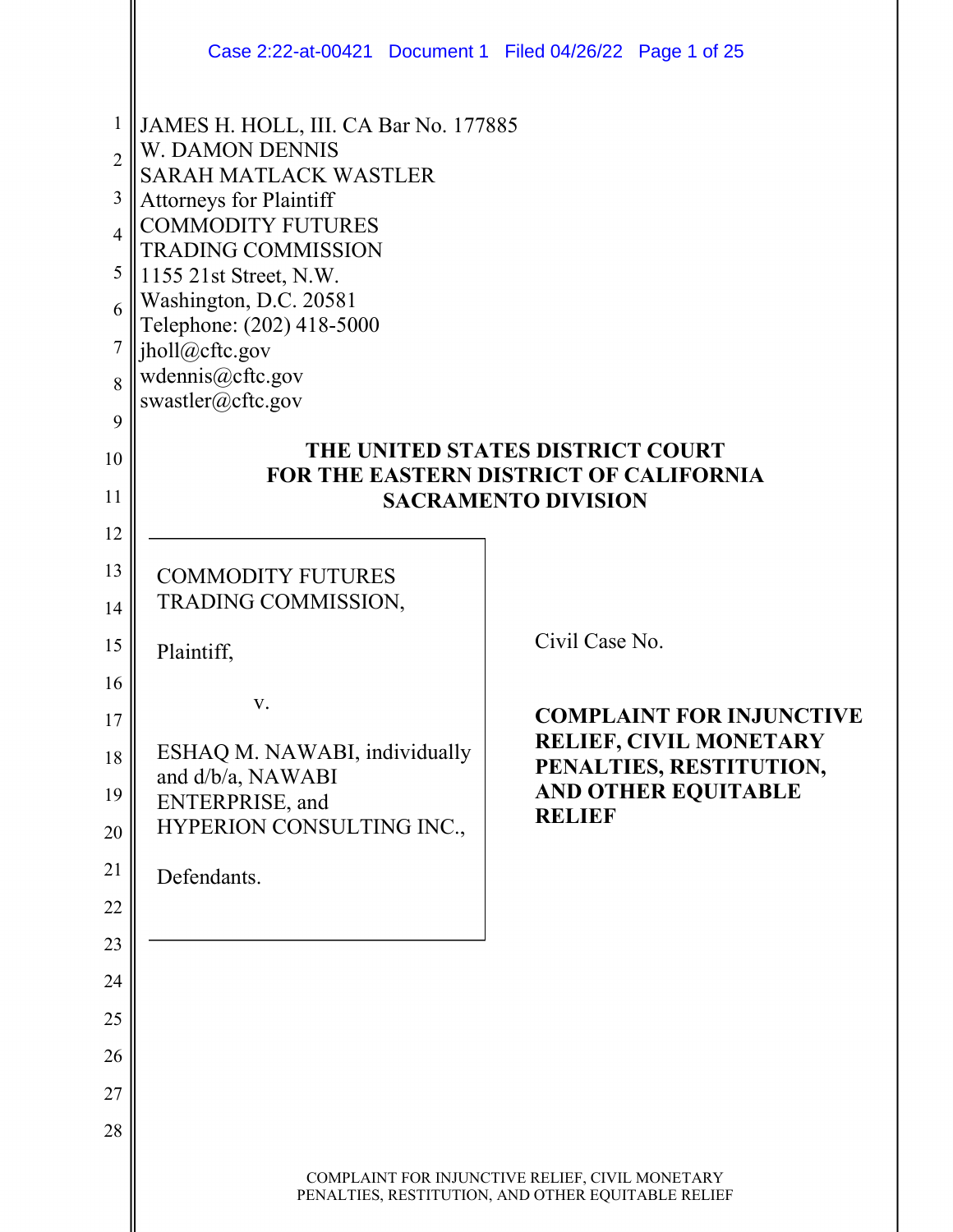Plaintiff, Commodity Futures Trading Commission ("Commission" or "CFTC"), by and through its attorneys, alleges as follows:

## **I. SUMMARY**

6 7 8 9 10 11 12 1. From at least October 2019 through the present (the "Relevant Period"), Nawabi Enterprise and Hyperion Consulting Inc. ("Hyperion"), by and through Eshaq M. Nawabi ("Nawabi"), and Nawabi, individually, (collectively, "Defendants") operated a fraudulent scheme in which Defendants, by and through Nawabi, solicited, accepted, and misappropriated funds for a pooled investment in off-exchange leveraged or margined retail foreign currency exchange ("forex") contracts ("forex pool").

13 14 15 16 17 18 2. Defendants knowingly made fraudulent and material misrepresentations and omissions, in both conversations and written communications, about their forex trading and returns to persuade potential and existing forex pool participants ("Pool Participants") to transfer funds to Defendants for the purpose of participating in a forex pool. At least seven Pool Participants transferred no less than \$543,000 to Defendants for the purpose of participating in Defendants' forex pool.

19 20 21 22 23 24 25 3. To entice prospective Pool Participants, Defendants knowingly and falsely represented, among other things, that: (1) Defendants had historically made large profits (between 8–25% per month) for themselves and Pool Participants from trading forex; (2) Pool Participants would realize profits of 8–25% per month on their funds with minimal risk; (3) Defendants would trade forex with the funds deposited by Pool Participants; and (4) upon request, Pool Participants could withdraw their funds at any time.

26 27 4. Instead of trading as promised, Defendants misappropriated pool funds. While some of the misappropriated funds were used by Nawabi for his own personal

28

1

2

3

4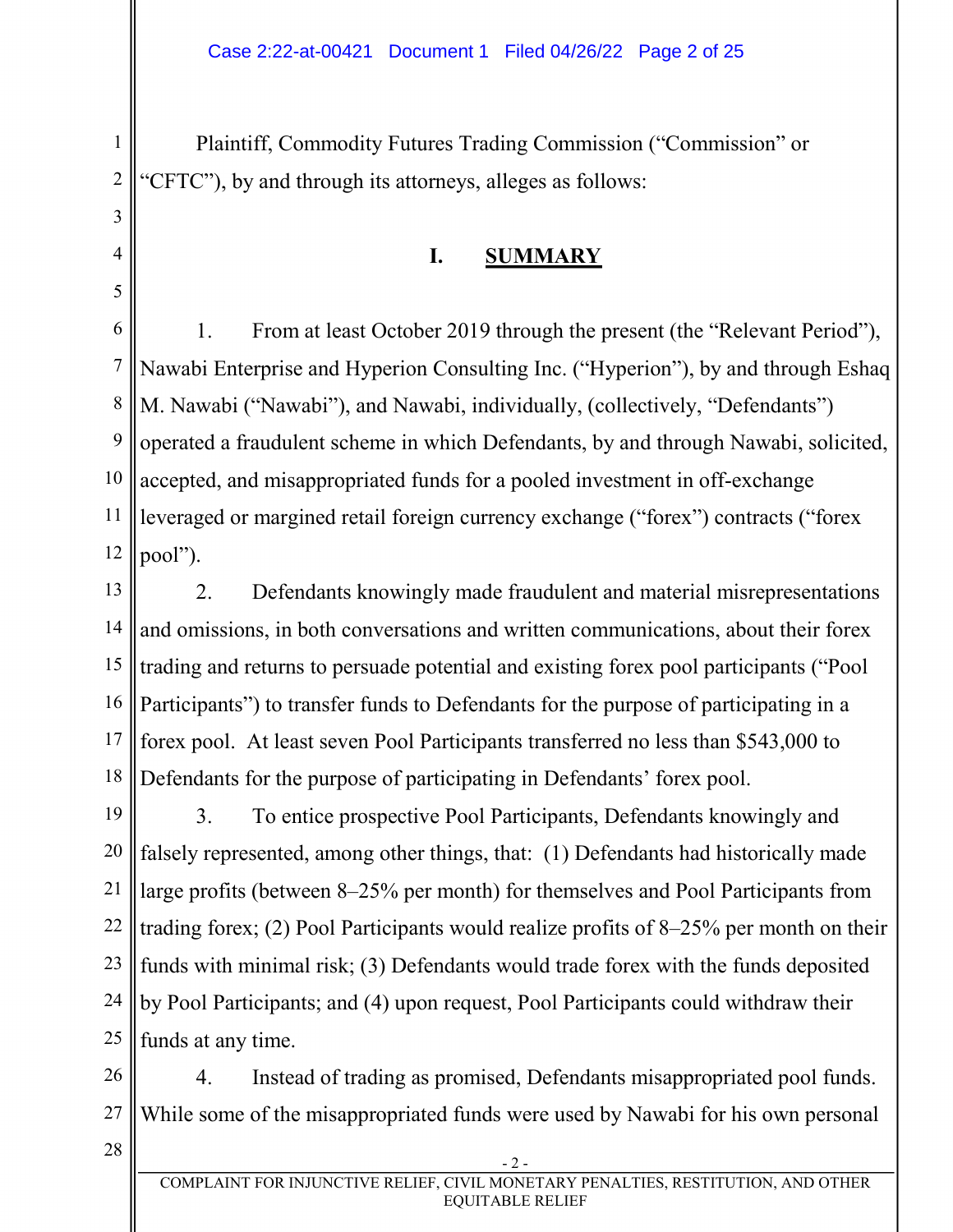1 2 benefit, Defendants used other misappropriated pool funds to pay other Pool Participants in a manner akin to a Ponzi scheme.

3 4 5 6 7 5. To conceal Defendants' misappropriation, Defendants created and issued false account statements that misrepresented trading returns purportedly earned by Pool Participants. When Pool Participants requested return of their funds, Defendants either ignored the requests, provided bogus promises and excuses, or engaged in conduct designed to delay payouts to Pool Participants for as long as possible.

8 9 10 11 6. Defendants' fraudulent conduct is ongoing. Nawabi has made fraudulent excuses for not returning funds to at least one Pool Participant as recently as November 2021. As recently as March of 2022, Ponzi-like payments were made by Nawabi to another Pool Participant.

12 13 14 7. Nawabi Enterprise and Hyperion, are acting as unregistered Commodity Pool Operators ("CPOs"), and Nawabi, is acting as an unregistered Associated Person ("AP") of Nawabi Enterprise and/or Hyperion.

15 16 17 8. Defendants also did not set up the forex pool in the manner required by the Regulations, did not receive Pool Participant funds in the name of the forex pool, and commingled Pool Participant funds with their own.

18 19 20 21 22 9. By virtue of this conduct and the conduct further described herein, Defendants have engaged, are engaging, or are about to engage in acts and practices in violation of the Commodity Exchange Act ("Act"), 7 U.S.C. §§ 6b(a)(2)(A)–(C),  $6k(2)$ ,  $6m(1)$ ,  $6o(1)(A)$ – $(B)$ , and  $2(c)(2)(C)(iii)(I)(cc)$ , and Commission Regulations ("Regulations"), 17 C.F.R.  $\S$ , 4.20(a)(1), (b)–(c), 5.2(b)(1)–(3), and 5.3(a)(2) (2021).

23 24 25 26 27 10. At all relevant times, Nawabi's acts were committed within the scope of his employment, agency, or office with Nawabi Enterprise and Hyperion. Therefore, pursuant to 7 U.S.C. § 2(a)(1)(B) and 17 C.F.R. § 1.2 (2021), Nawabi Enterprise and Hyperion are liable as principals for Nawabi's actions in violation of the Act and Regulations.

28

- 3 -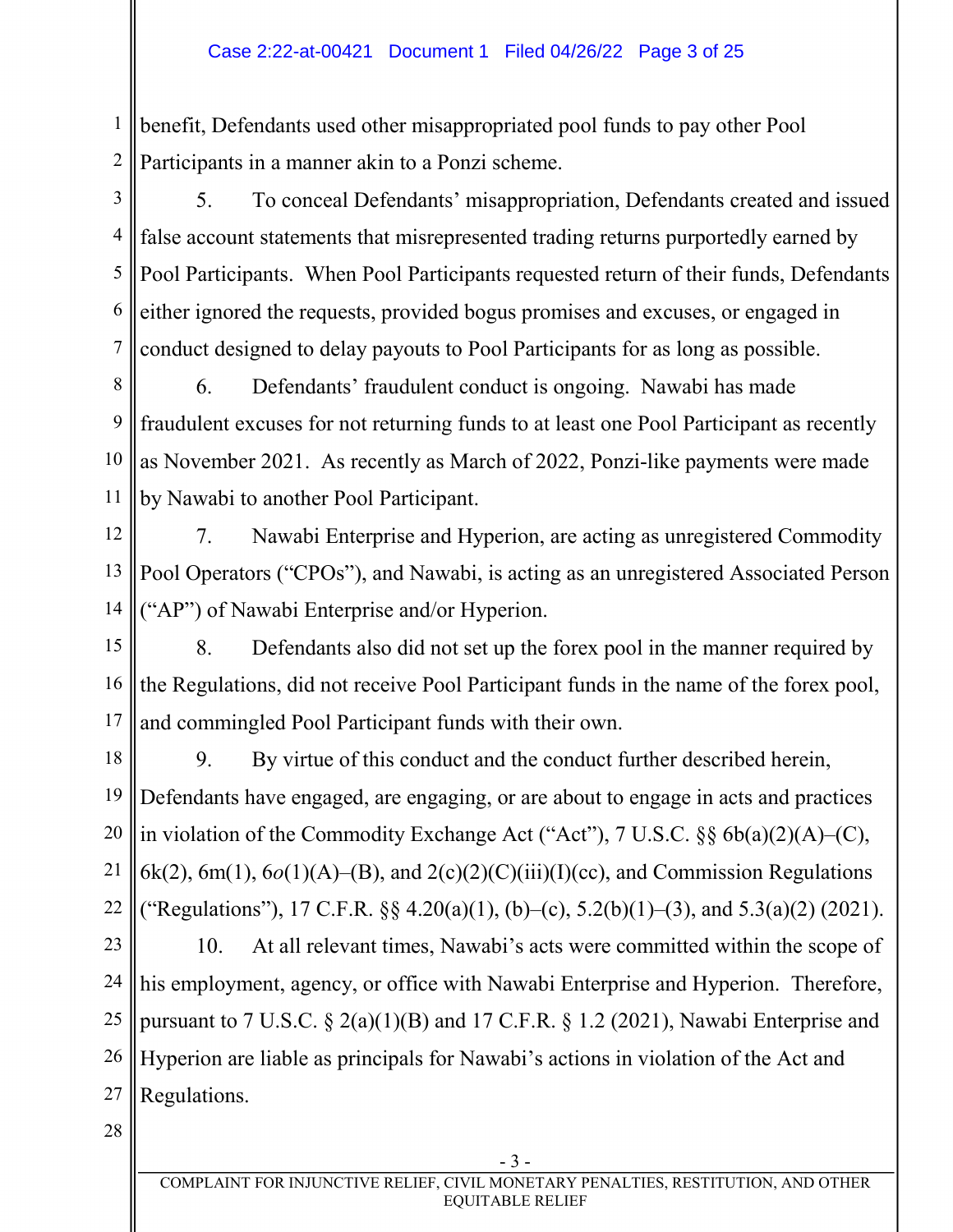#### Case 2:22-at-00421 Document 1 Filed 04/26/22 Page 4 of 25

1 2 3 4 5 11. At all times during the Relevant Period, Nawabi was the controlling person of Nawabi Enterprise and Hyperion and knowingly induced the underlying violations or failed to act in good faith. Therefore, pursuant 7 U.S.C. § 13c(b), Nawabi is liable as the controlling person for the actions of Nawabi Enterprise and Hyperion in violation of the Act and Regulations.

6 7 8 9 10 11 12 12. Accordingly, pursuant to 7 U.S.C.  $\S$  13a-1 and  $\S$  2(c)(2)(C), the Commission brings this action to enjoin Defendants' unlawful acts and practices and to compel their compliance with the Act and the Regulations promulgated thereunder. In addition, the Commission seeks civil monetary penalties, restitution, and remedial ancillary relief, including, but not limited to, trading and registration bans, disgorgement, rescission, pre- and post-judgment interest, and such other and further relief as the Court may deem necessary or appropriate.

13 14 15 13. Unless restrained and enjoined by this Court, Defendants will likely continue to engage in the acts and practices alleged in this Complaint and similar acts and practices, as described below.

- 16
- 17
- 18

#### **II. JURISDICTION AND VENUE**

19 20 21 22 23 24 25 26 27 14. This Court has jurisdiction over this action pursuant to 28 U.S.C. § 1331 (codifying federal question jurisdiction) and 28 U.S.C. § 1345 (providing that U.S. district courts have original jurisdiction over civil actions commenced by the United States or by any agency expressly authorized to sue by Act of Congress). In addition, 7 U.S.C. § 13a-1, provides that the U.S. district courts have jurisdiction to hear actions brought by the Commission for injunctive relief or to enforce compliance with the Act whenever it shall appear to the Commission that a person has engaged, is engaging, or is about to engage in any act or practice constituting a violation of any provision of the Act, or any rule, regulation, or order thereunder. 7 U.S.C.

28

- 4 -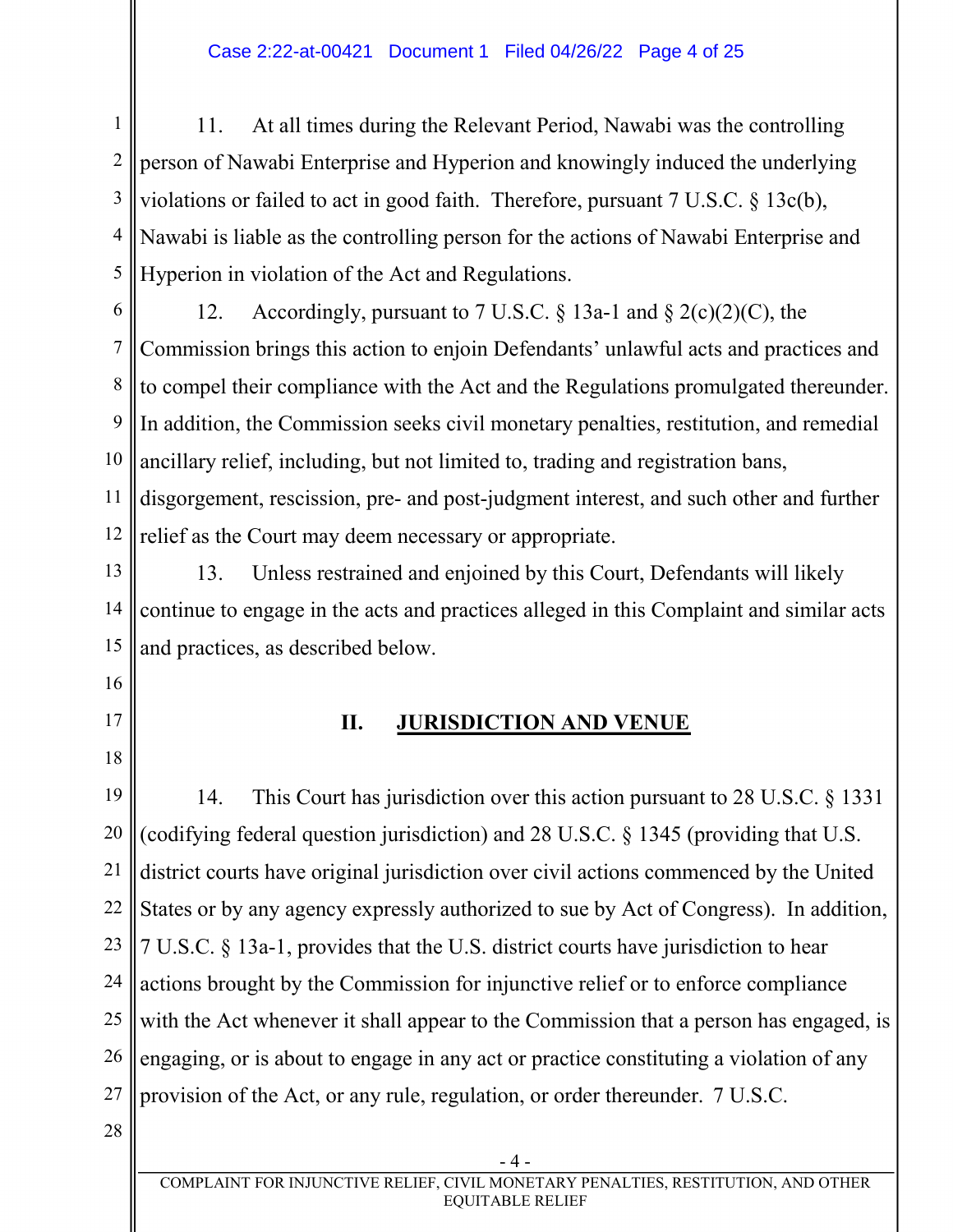1 2  $\S 2(c)(2)(C)$ , subjects the forex solicitations and transactions at issue in this action to, *inter alia*, 7 U.S.C. §§ 6b, 6*o*, as further described below.

3 4 5 6 7 15. Venue properly lies with this Court pursuant to 7 U.S.C. § 13a-1(e), because Defendants reside in, transact, or transacted business in this District, and certain transactions, acts, practices, and courses of business alleged in this Complaint occurred, are occurring, or are about to occur in this District. Additionally, some of the defrauded Pool Participants reside in and were solicited in this District.

## **III. THE PARTIES**

11 12 13 14 16. Plaintiff **Commodity Futures Trading Commission** is an independent federal regulatory agency charged by Congress with the responsibility of administering and enforcing the provisions of the Act, 7 U.S.C. §§ 1–26, and the Commission's Regulations promulgated thereunder, 17 C.F.R. pts. 1–190 (2021).

15 16 17 18 17. Defendant **Eshaq M. Nawabi** is a resident of either Salida, California, or Manteca, California. Nawabi is the Chief Executive Officer of Hyperion. Nawabi also d/b/a Nawabi Enterprise. Nawabi has never been registered with the Commission in any capacity.

19 20 21 22 23 24 18. Defendant **Nawabi Enterprise** is an unincorporated California company. During the Relevant Period, Nawabi listed Nawabi Enterprise's mailing address as a specific location in Salida, California, which, upon information and belief, is also one of Nawabi's home addresses. Nawabi is Nawabi Enterprise's control person. Nawabi Enterprise has never been registered with the Commission in any capacity.

25 26 27 19. Defendant **Hyperion Consulting Inc.,** was incorporated in California on November 23, 2020. During the Relevant Period, Hyperion's address was listed as either in Tracy, California, or Manteca, California. Nawabi is both Hyperion's Chief

28

8

9

10

- 5 -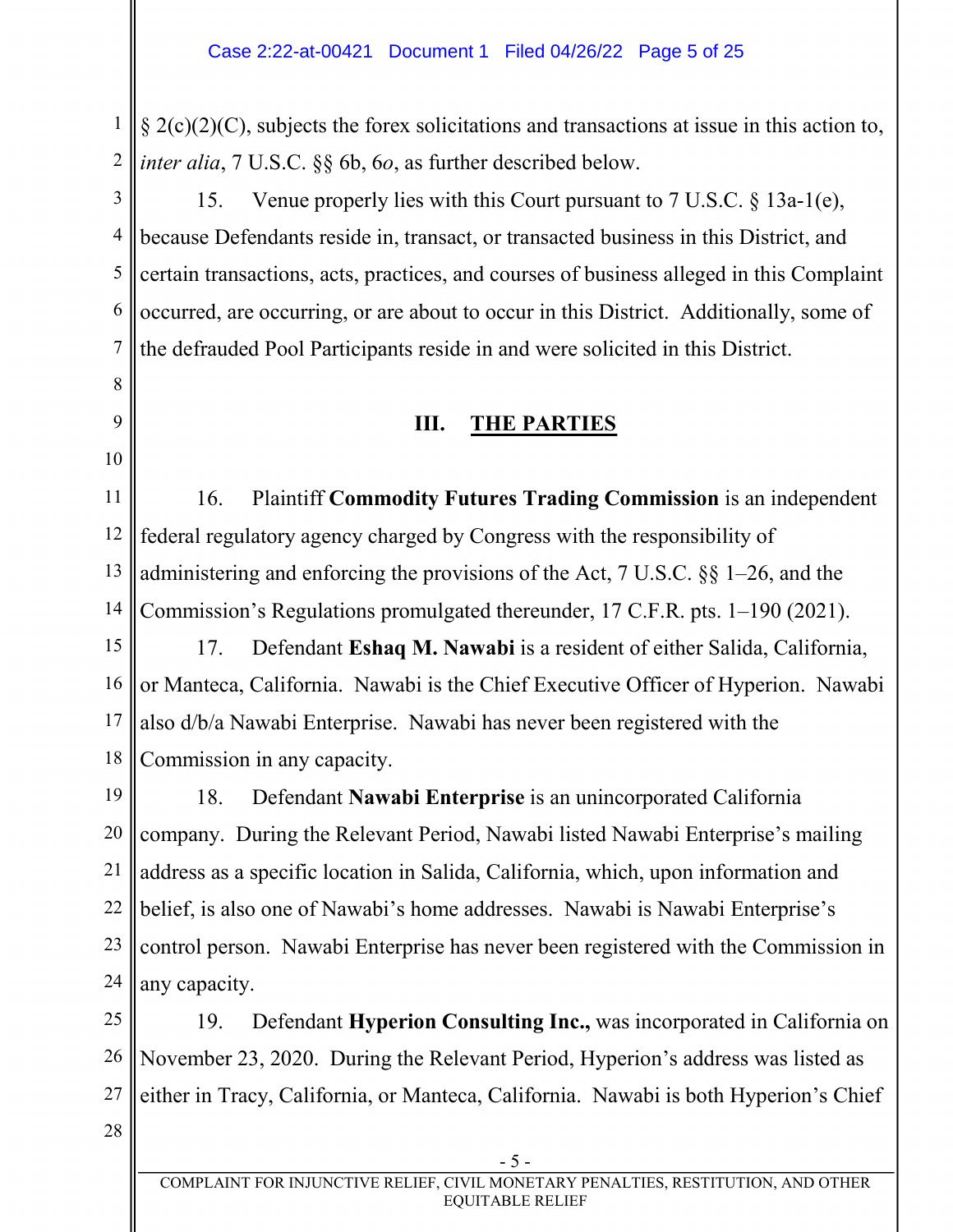1 2 Executive Officer ("CEO") and control person. Hyperion has never been registered with the Commission in any capacity.

## **IV. FACTS**

## **A. Defendants' Fraudulent Solicitation**

7 8 20. During the Relevant Period, Nawabi held himself out both as an unincorporated d/b/a "Nawabi Enterprise" and as the CEO of Hyperion.

9 10 11 12 13 21. During the Relevant Period, Defendants, through the acts of Nawabi, solicited prospective Pool Participants through telephone calls, emails, text messages, and word of mouth, seeking out individuals who would agree to let Nawabi trade forex on their behalf, ostensibly through his business ventures: Nawabi Enterprise and/or Hyperion.

14 15 16 17 18 19 20 21 22 23 22. Rather than open an account in the name of either or both enterprises, in the fall of 2019, Nawabi opened a joint personal checking account in his name and in the name of a family member at JP Morgan Chase Bank, N.A. ("Chase"), (the "Chase account"). Nawabi subsequently opened two additional personal accounts at (i) Bank of America N.A. in August 2021 and (ii) Wells Fargo Bank, N.A. in August 2021, as well as a business account at (iii) U.S. Bank N.A. in Hyperion's name in December 2020 that Defendants used to receive and/or disburse Pool Participant funds (with the Chase account, collectively, the "Nawabi-controlled bank accounts"). The Nawabicontrolled bank accounts contained funds that were unrelated to Defendants' purported forex pool.

24 25 26 27 23. Throughout the Relevant Period, Defendants, through Nawabi, falsely and fraudulently represented to Pool Participants that: (1) Defendants had historically made large profits (between 8–25% per month) for themselves and Pool Participants from trading forex; (2) Pool Participants would realize profits of 8–25%

28

3

4

5

6

- 6 -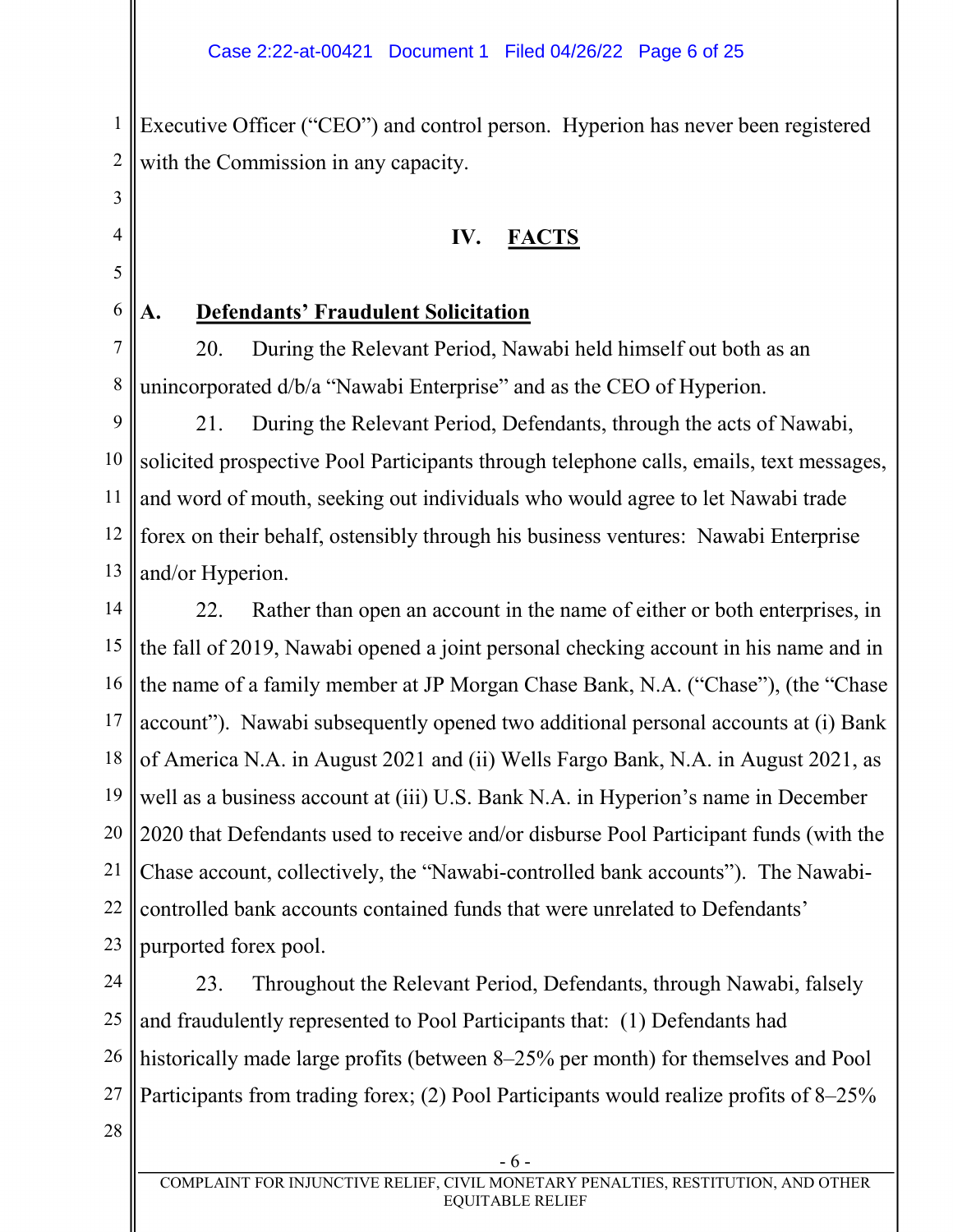#### Case 2:22-at-00421 Document 1 Filed 04/26/22 Page 7 of 25

1 2 3  $\parallel$  per month on their funds with minimal risk; (3) Defendants would trade forex with the funds deposited by Pool Participants; and (4) Pool Participants could withdraw their funds within three to five business days of any such request.

4 5 24. Additionally, Defendants represented to Pool Participants, *inter alia*, that Nawabi:

| 6  | (i)   | pools his clients' funds together and uses an algorithm he                                                                  |
|----|-------|-----------------------------------------------------------------------------------------------------------------------------|
| 7  |       | created to determine when to make trades on foreign currency;                                                               |
| 8  | (ii)  | earned $10-12\%$ per month during the prior 24-month period,                                                                |
| 9  |       | 13–15% per month over the prior 12 months, and 8–9% per<br>month over the prior three months;                               |
| 10 |       |                                                                                                                             |
| 11 | (iii) | operates two pooled trading accounts: a "conservative" account<br>and an "aggressive" account, which earns about 20–25% per |
| 12 |       | month;                                                                                                                      |
| 13 | (iv)  | is being advised by an "SEC attorney" on all appropriate legal                                                              |
| 14 |       | issues;                                                                                                                     |
| 15 | (v)   | has \$11 million in "his Forex investment fund" of which                                                                    |
| 16 |       | roughly 85% is of his own money; and                                                                                        |
| 17 | (vi)  | would return a Pool Participant's funds within three to five                                                                |
| 18 |       | business days after the Pool Participant notified Nawabi of their                                                           |
| 19 |       | intent to withdraw funds from the forex pool.                                                                               |
| 20 | 25.   | The statements described in paragraphs 23 and 24 are false. As set forth                                                    |
| 21 |       | more fully below, Defendants did not transfer any Pool Participant funds to a forex                                         |
| 22 |       | trading account. Moreover, Defendants repeatedly failed to timely return Pool                                               |
| 23 |       | Participants' funds upon their request.                                                                                     |
| 24 | 26.   | Defendants also, among other things, failed to disclose that they were                                                      |
| 25 |       | not properly registered with the Commission; thus, they were not authorized to trade                                        |

26 27

forex with Pool Participants' funds.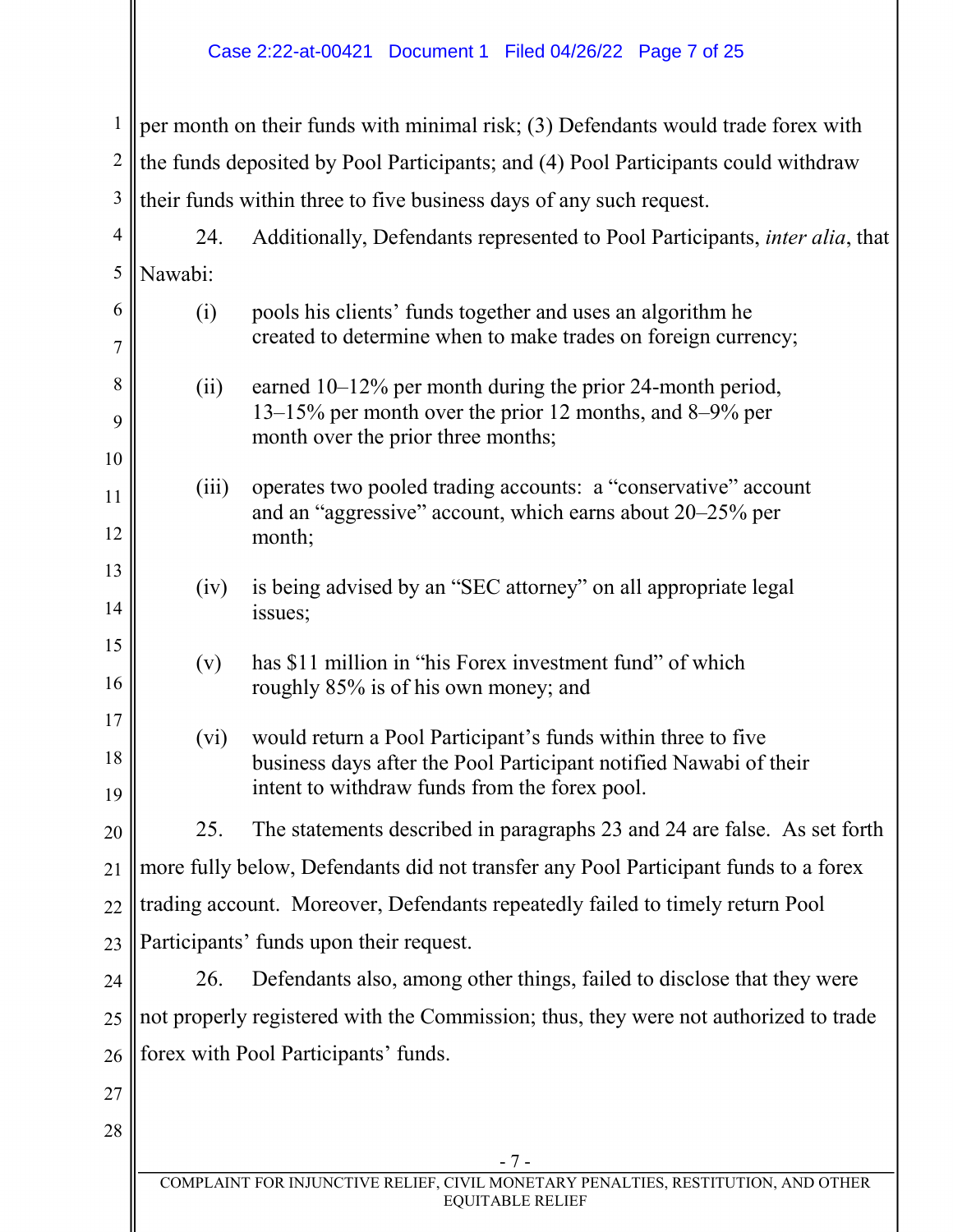#### Case 2:22-at-00421 Document 1 Filed 04/26/22 Page 8 of 25

1 2 3 4 5 27. Based upon Defendants' misrepresentations and omissions, Pool Participants entered into a written "Investment Agreement" with either Nawabi Enterprise or Hyperion, with Nawabi acting as the signatory for both entities. Nawabi provided the Investment Agreement to Pool Participants by email, or through other means or instrumentalities of interstate commerce.

6 7 8 9 10 11 12 13 28. The Investment Agreement provided that "the Company shall earn profit [sic] for the Investor in a monthly changing APR [sic] until the termination. All profits left in will be compounded monthly." The Investment Agreement also provided that the sole compensation for Defendants for their forex trading services was to be from "monthly profits" and varied in amount between 10% to 15%. The Investment Agreement included a provision indicating that Pool Participant funds were "secured" by "security equity in the fund," and the "Minimum balance of equity" was identified as "\$5,237,819.72."

14 15 16 29. Once an "Investment Agreement" was executed, Nawabi deposited Pool Participants' funds into a Nawabi-controlled bank account, for participation in the purported pooled forex trading.

17 18 30. Through their misrepresentations and omissions¸ at least seven Pool Participants deposited no less than \$543,000 into the Nawabi-controlled accounts.

19

## **B. Defendants Misappropriated Pool Participants' Funds**

20 21 22 23 31. During the Relevant Period, rather than using Pool Participants' funds for trading forex, as Defendants had represented they would, Defendants, through the acts of Nawabi, instead used those Pool Participant funds for Nawabi's personal benefit and to make Ponzi payments.

24 25 26 32. Specifically, Nawabi used Pool Participants' funds for, among other things, purchases at luxury car dealerships, retail purchases, an Onlyfans.com account, meals, entertainment, travel, and cash withdrawals.

33. As one example, on January 24, 2020, a Pool Participant made a \$50,000

28

27

- 8 -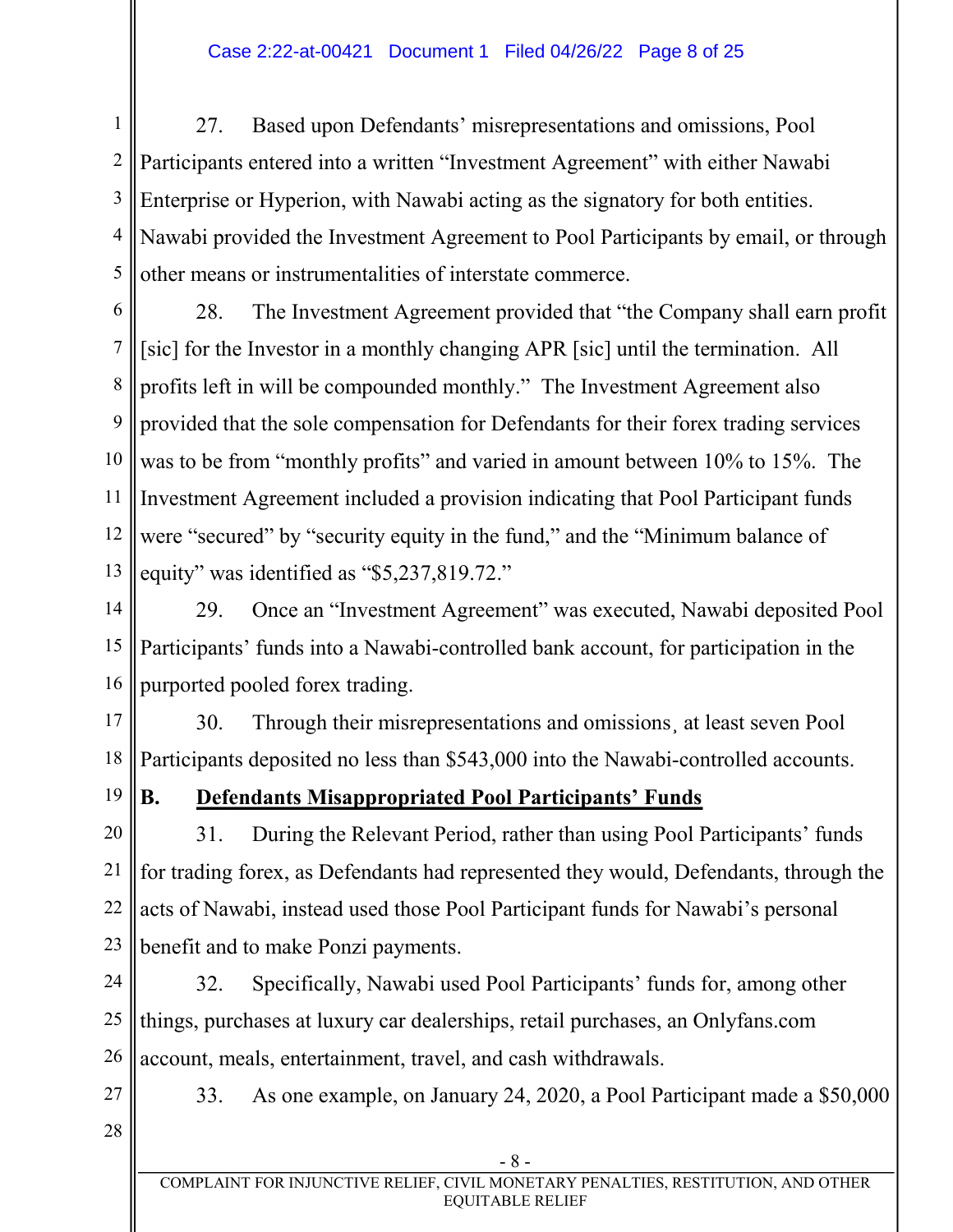#### Case 2:22-at-00421 Document 1 Filed 04/26/22 Page 9 of 25

1 2 3 4 deposit into the Chase account and all of the funds were used to pay expenses unrelated to trading forex. Nawabi used the majority of the funds for a \$40,000 payment to a car dealer in Redwood City, California, and used the remainder to pay for food, his cell phone expense, and gas.

5 6 7 8 34. To the extent some Pool Participants have received funds back from Defendants, those funds did not originate from any known forex trading firm. In at least one instance, funds paid to a Pool Participant were misappropriated by Defendants from other Pool Participants, in the nature of a Ponzi scheme.

9 10 35. Further, as recently as March of 2022, Ponzi payments were made by Nawabi to a Pool Participant.

11 12 13 36. To date, despite repeated requests to Nawabi for the return of their funds, multiple Pool Participants have not received their funds back from the Defendants.

14 15 16 17 37. For example, in mid-October 2021, one Pool Participant attempted to terminate his Investment Agreement with Defendants, and demanded a return of his funds. However, Nawabi failed to return any of his funds, instead, making numerous implausible excuses regarding his failure to do so.

18 19 38. In addition, Nawabi has made fraudulent excuses for not returning funds to at least one Pool Participant as recently as November 2021.

20

### **C. False Account Statements**

21 22 23 24 39. To conceal their lack of forex trading and misappropriation of Pool Participant money, Defendants, through Nawabi, issued false monthly account statements and made other oral and written misrepresentations to lull Pool Participants into leaving their funds in Defendants' control.

25 26 27 40. Defendants routinely failed to send pool participants monthly account statements or when they did send them, they were often sent late. This conduct caused more than one Pool Participant to make repeated requests to Nawabi to send

28

- 9 -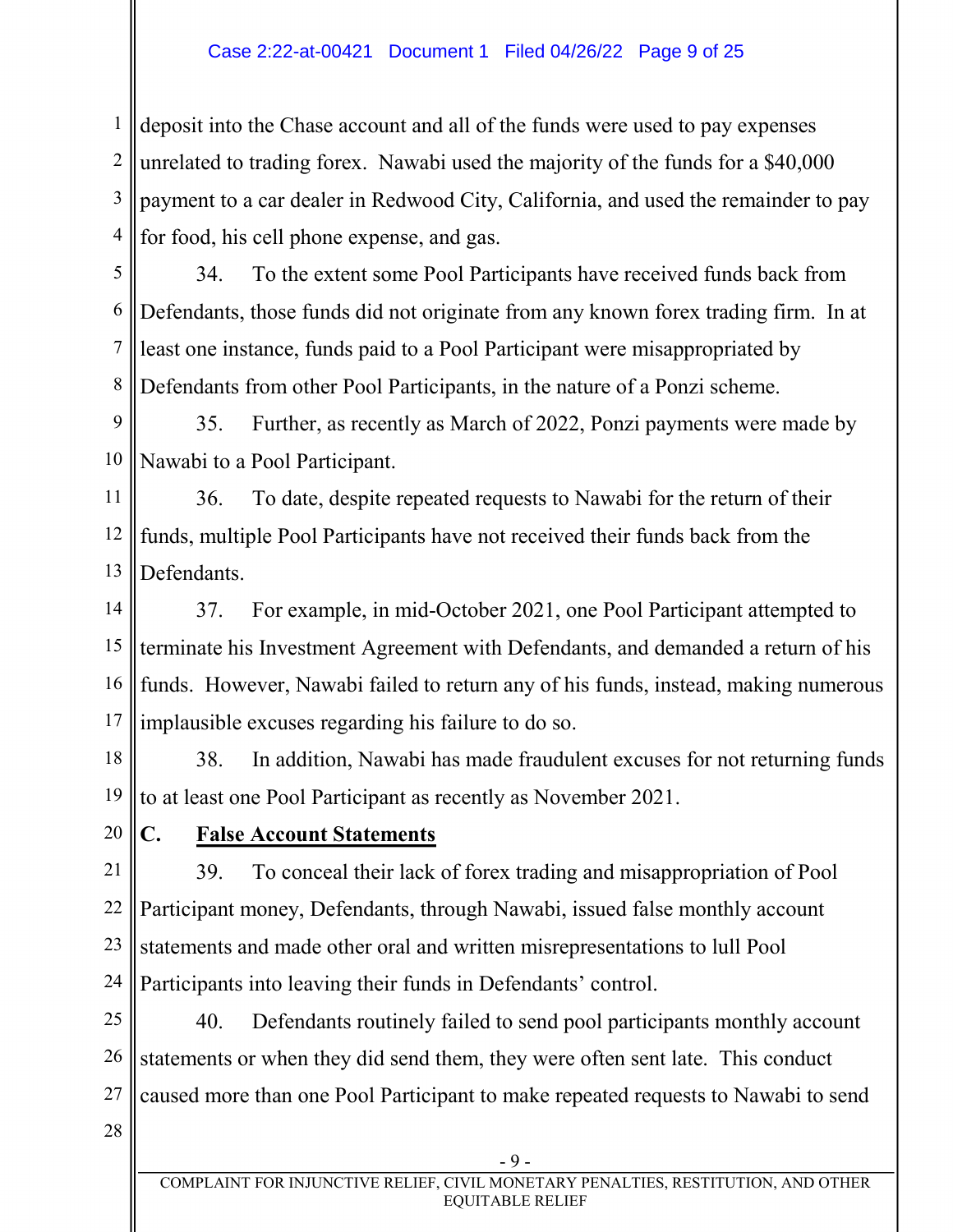#### Case 2:22-at-00421 Document 1 Filed 04/26/22 Page 10 of 25

the monthly account statements.

1

2 3 41. When Nawabi did issue account statements to Pool Participants supposedly reflecting forex trading and profits, they were false.

4 5 6 7 8 9 42. For example, despite receiving monthly account statements showing gains of roughly 8–9% per month, one Pool Participant began to question the legitimacy of Nawabi's forex trading because he noticed that his monthly account statements appeared to have been altered, as the columns and rows were aligned differently on different parts of the page, suggesting that the text had been manually shifted (rather than caused by a file conversion error).

10 11 12 43. Further, several Pool Participants noted that their statements contained inaccurate/conflicting information, as the stated amount of profit earned from the trading did not match the profit percentage calculated.

13 14 15 44. In addition to issuing the monthly account statements, Nawabi advised some Pool Participants, both orally and in written communications, that their funds were making profits.

16 17 18 19 20 45. The profit representations made by Defendants in the monthly account statements and in other oral and written communications are false. There is no evidence that Defendants transferred any Pool Participant funds to a forex trading account. Rather, Defendants misappropriated Pool Participant funds for Nawabi's personal use and to make Ponzi payments.

21 22

## **D. Nawabi Enterprise and Hyperion Are Unregistered CPOs, and Nawabi Is an Unregistered AP of a CPO**

23

24 25 26 27 46. During the Relevant Period, Nawabi Enterprise and Hyperion, through Nawabi, each are acting as an unregistered CPO by soliciting funds from individuals who were not Eligible Contract Participants ("ECP"), as defined in 7 U.S.C. § 1a(18)(A)(xi), for a forex pool that was not an ECP, as defined in 7 U.S.C.  $§$  1a(18)(A)(iv), for the purpose of engaging in retail forex transactions.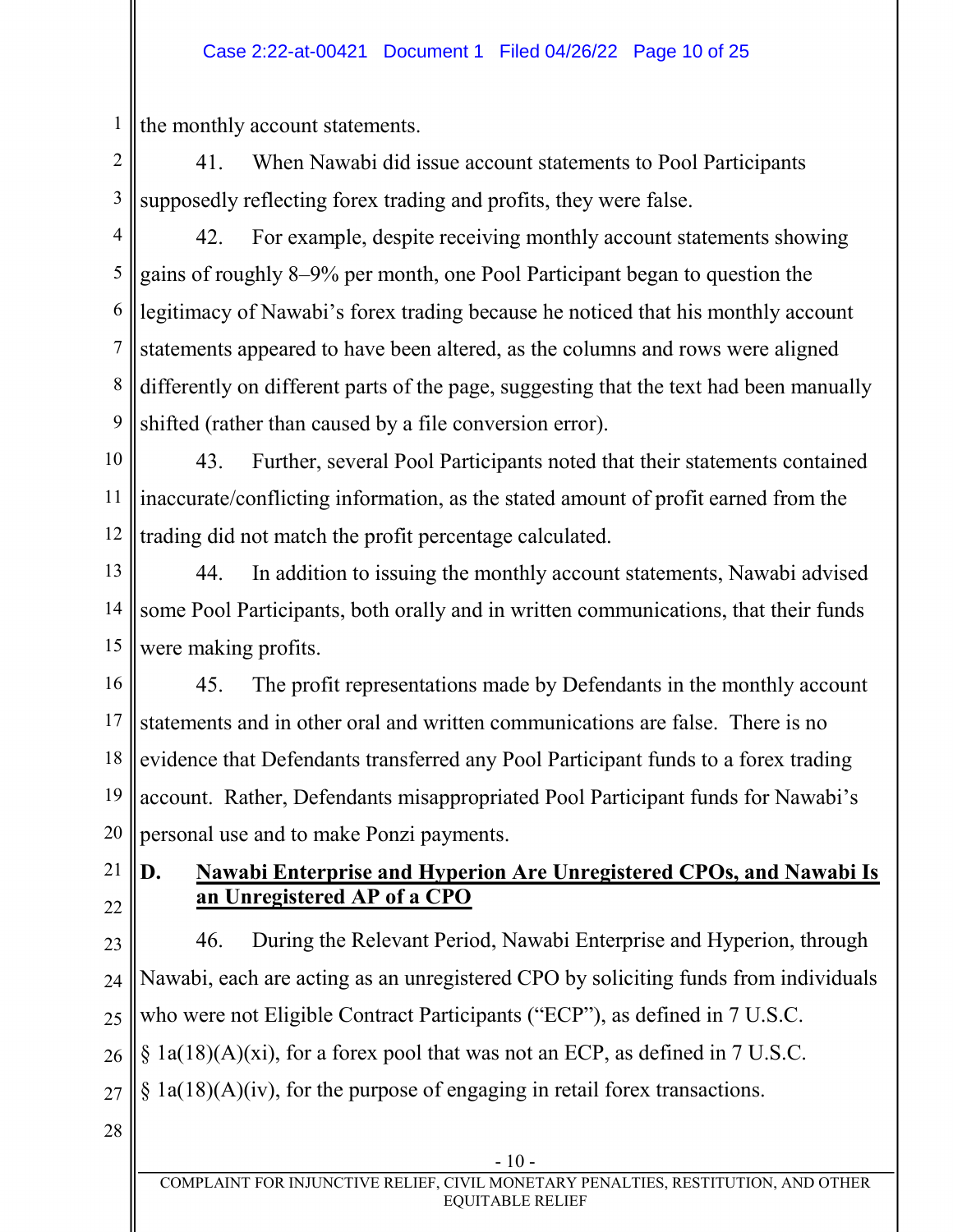1 2 3 4 47. During the Relevant Period, Nawabi is acting as an unregistered AP of two CPOs by soliciting Pool Participants and prospective Pool Participants for participation in a forex pool, while associated with Nawabi Enterprise and Hyperion as a partner, officer, employee, or similar agent.

5

## **E. Nawabi Is a Controlling Person of Nawabi Enterprise and Hyperion**

6 7 8 9 10 11 12 13 14 15 48. Nawabi is a controlling person of both Nawabi Enterprise and Hyperion. As stated above, Nawabi was interchangeable with Nawabi Enterprise. In fact, Nawabi did business as Nawabi Enterprise, an unincorporated entity. Nawabi was also Hyperion's CEO. Specifically, Nawabi executed Investment Agreements on behalf of Nawabi Enterprise and Hyperion; represented to Pool Participants that he was personally and solely responsible for trading Pool Participant funds; and was the sole source of information for Pool Participants regarding Nawabi Enterprise and Hyperion, including any information regarding the status of their funds. Nawabi also had control over the Nawabi-controlled bank accounts into which Pool Participants transferred funds for the purported purpose of trading forex.

16

21

22

23

24

25

26

27

28

## **F. Nawabi Is Acting as an Agent for Nawabi Enterprise and Hyperion**

17 18 19 20 49. Through his solicitation of prospective and existing Pool Participants and his continued communication with Pool Participants regarding their purported trading success on behalf of both Nawabi Enterprise and Hyperion, Nawabi is acting as an agent of both entities.

- 11 -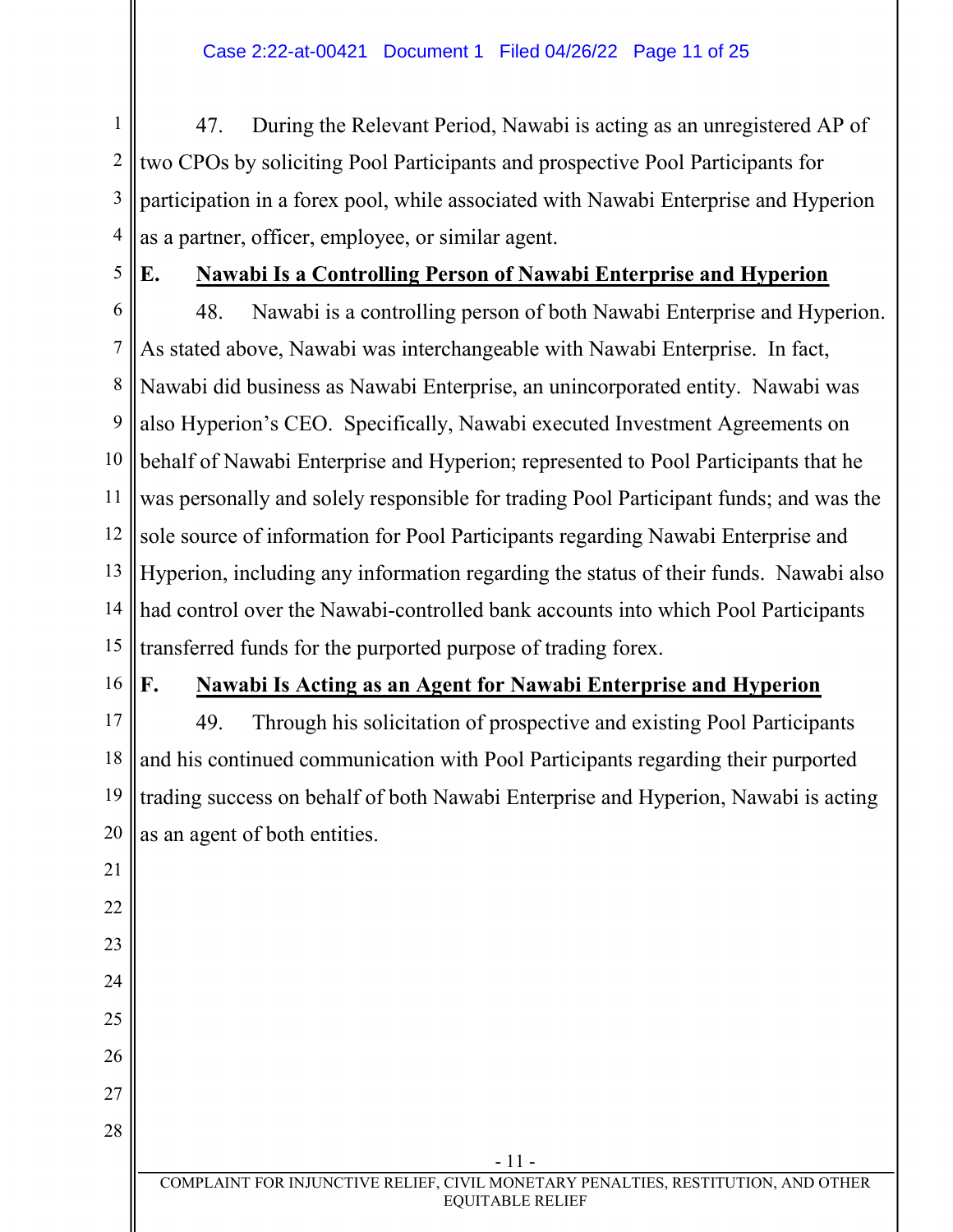|                     |                                                                                                                                                          | Case 2:22-at-00421 Document 1 Filed 04/26/22 Page 12 of 25                                                                                        |  |
|---------------------|----------------------------------------------------------------------------------------------------------------------------------------------------------|---------------------------------------------------------------------------------------------------------------------------------------------------|--|
| 1<br>$\overline{c}$ | V.                                                                                                                                                       | VIOLATIONS OF THE COMMODITY EXCHANGE ACT AND<br><b>COMMISSION REGULATIONS</b>                                                                     |  |
| 3                   |                                                                                                                                                          | <b>COUNT ONE</b>                                                                                                                                  |  |
| 4                   | <u>Violations of 7 U.S.C. § 6b(a)(2)(A)–(C) and 17 C.F.R. § 5.2(b) (2021)</u><br>(Forex Fraud by Misappropriation, Misrepresentations and Omissions, and |                                                                                                                                                   |  |
| 5                   |                                                                                                                                                          | <b>False Statements)</b>                                                                                                                          |  |
| 6                   |                                                                                                                                                          | (All Defendants)                                                                                                                                  |  |
| $\overline{7}$      | 50.                                                                                                                                                      | Paragraphs 1 through 49 are re-alleged and incorporated herein by                                                                                 |  |
| 8                   | reference.                                                                                                                                               |                                                                                                                                                   |  |
| 9                   | 51.                                                                                                                                                      | 7 U.S.C. $\S$ 6b(a)(2)(A)–(C) makes it unlawful:                                                                                                  |  |
| 10                  |                                                                                                                                                          | for any person, in or in connection with any order to make, or the<br>(2)<br>making of, any contract of sale of any commodity for future delivery |  |
| 11                  | that is made, or to be made, for or on behalf of, or with, any other                                                                                     |                                                                                                                                                   |  |
| 12                  | person, other than on or subject to the rules of a designated contract<br>market-                                                                        |                                                                                                                                                   |  |
| 13                  |                                                                                                                                                          |                                                                                                                                                   |  |
| 14<br>15            |                                                                                                                                                          | (A) to cheat or defraud or attempt to cheat or defraud the<br>other person;                                                                       |  |
| 16                  |                                                                                                                                                          | (B) willfully to make or cause to be made to the other                                                                                            |  |
| 17                  |                                                                                                                                                          | person any false report or statement or willfully to enter<br>or cause to be entered for the other person any false                               |  |
| 18                  |                                                                                                                                                          | record; [or]                                                                                                                                      |  |
| 19                  |                                                                                                                                                          | (C) willfully to deceive or attempt to deceive the other                                                                                          |  |
| 20                  |                                                                                                                                                          | person by any means whatsoever in regard to any order or<br>contract or the disposition or execution of any order or                              |  |
| 21                  |                                                                                                                                                          | contract, or in regard to any act of agency performed, with                                                                                       |  |
| 22<br>23            |                                                                                                                                                          | respect to any order or contract for or, in the case of<br>paragraph $(2)$ , with the other person[.]                                             |  |
| 24                  | 52.                                                                                                                                                      | 7 U.S.C. $\S$ 1a(18)(A)(xi), defines an ECP, in relevant part, as an                                                                              |  |
| 25                  | individual who has amounts invested on a discretionary basis, the aggregate of which                                                                     |                                                                                                                                                   |  |
| 26                  | exceeds \$10 million, or \$5 million if the individual enters into the transaction to                                                                    |                                                                                                                                                   |  |
| 27                  |                                                                                                                                                          |                                                                                                                                                   |  |
| 28                  |                                                                                                                                                          |                                                                                                                                                   |  |
|                     |                                                                                                                                                          | $-12-$                                                                                                                                            |  |
|                     |                                                                                                                                                          | COMPLAINT FOR INJUNCTIVE RELIEF, CIVIL MONETARY PENALTIES, RESTITUTION, AND OTHER<br><b>EQUITABLE RELIEF</b>                                      |  |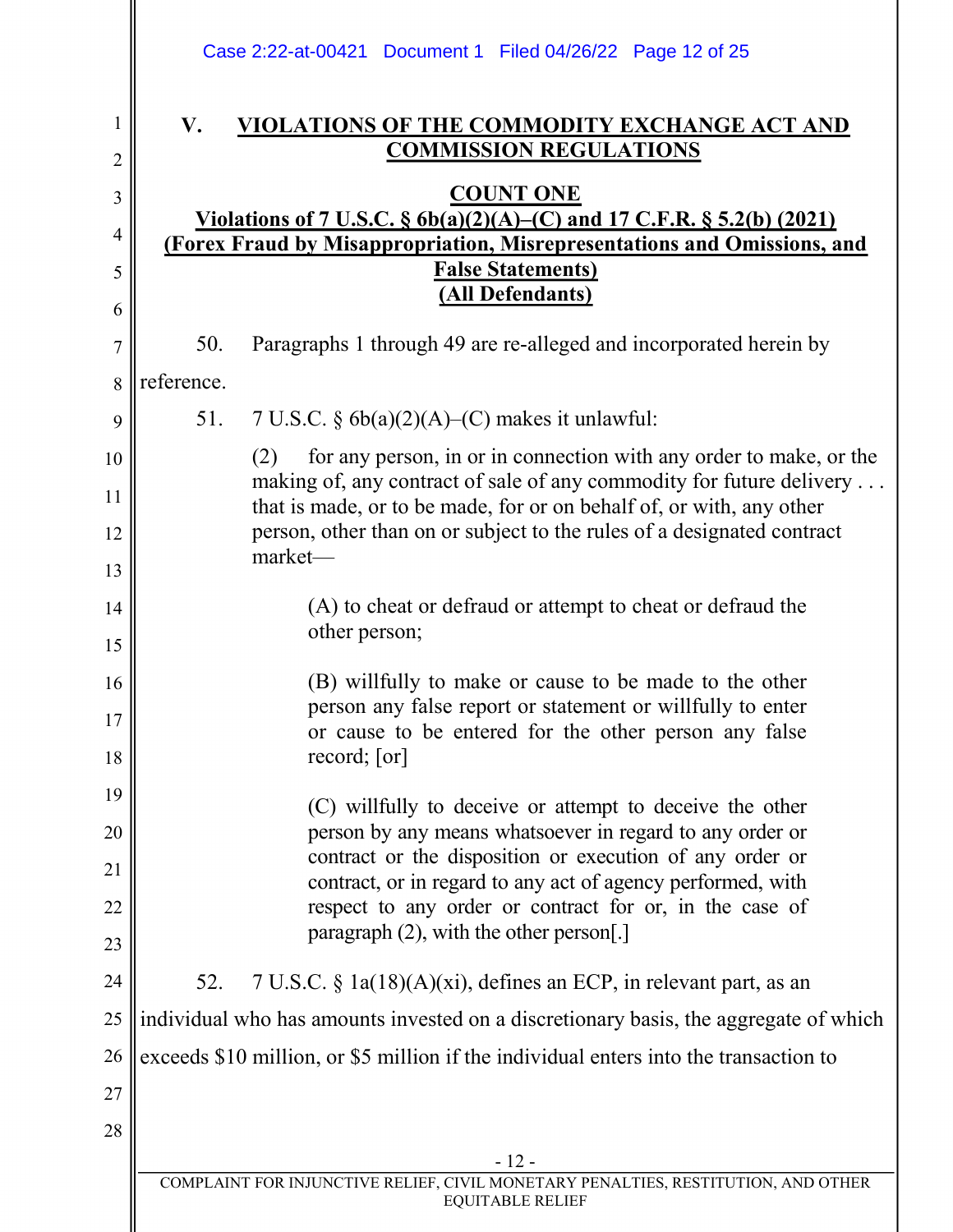#### Case 2:22-at-00421 Document 1 Filed 04/26/22 Page 13 of 25

1 2 manage the risk associated with an asset owned or liability incurred, or reasonably likely to be owned or incurred, by the individual.

3

21

22

23

24

25

26

27

28

4 5 6 7 8 9 10 53. 7 U.S.C. § 1a(18)(iv), defines a commodity pool as having assets exceeding \$5,000,000 and "formed and operated by a person subject to regulation under this chapter or a foreign person performing a similar role or function subject as such to foreign regulation (regardless of whether each investor in the commodity pool or the foreign person is itself an eligible contract participant) provided, however, that for purposes of section  $2(c)(2)(B)(vi)$  of this title and section  $2(c)(2)(C)(vii)$  of this title, the term 'eligible contract participant' shall not include a commodity pool in which any participant is not otherwise an eligible contract participant."

11 12 13 14 15 16 17 18 19 54. Pursuant to 7 U.S.C.  $\S 2(c)(2)(C)(ii)(I)$ , "[a]greements, contracts, or transactions" in retail forex "shall be subject to  $\dots$  [7 U.S.C. §] 6b," except in circumstances not relevant here. Moreover, under 7 U.S.C. § 2(c)(2)(C)(iv), 7 U.S.C. § 6b applies to forex transactions described herein "as if" they were a contract of sale of a commodity for future delivery because they were "offered to, or entered into with, a person that is not an" ECP. Pursuant to 7 U.S.C.  $\S 2(c)(2)(C)(vi)$ , "[t]his Act applies to, and the Commission shall have jurisdiction over an account or pooled investment vehicle that is offered for the purpose of trading, or that trades," forex agreements, contracts, or transactions described in 7 U.S.C.  $\S 2(c)(2)(C)(i)$ .

20 55. 17 C.F.R. § 5.2(b) provides, in relevant part, that:

> [i]t shall be unlawful for any person, by use of the mails or by any means or instrumentality of interstate commerce, directly or indirectly, in or in connection with any retail forex transaction:

- (1) To cheat or defraud or attempt to cheat or defraud any person;
- (2) Willfully to make or cause to be made to any person any false report or statement or cause to be entered for any person any false record; or
	- 13 -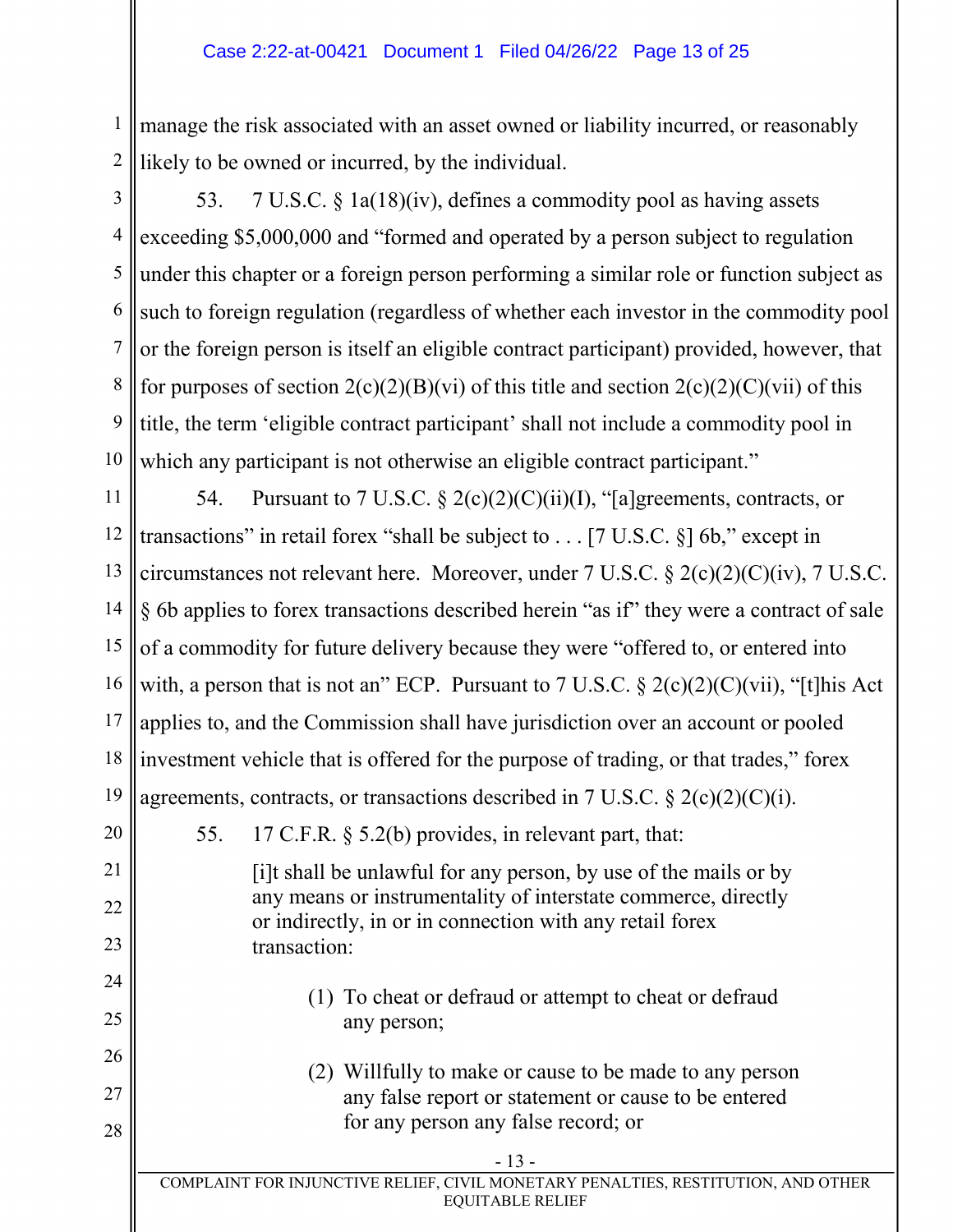(3) Willfully to deceive or attempt to deceive any person by any means whatsoever.

3 4 5 6 7 8 56. Defendants, by use of the mails or by any means or instrumentality of interstate commerce, directly or indirectly, in connection with retail forex transactions, knowingly or recklessly: (1) misappropriated Pool Participant funds; (2) made material misrepresentations and omissions with scienter regarding, among other things, the profitability of trading forex with Defendants; and (3) issued false monthly account statements to conceal their fraudulent conduct.

9 10 57. By reason of the foregoing, Defendants violated 7 U.S.C. § 6b(a)(2)(A)– (C) and 17 C.F.R.  $\S$  5.2(b)(1)–(3).

11 12 13 14 15 58. The foregoing acts, misrepresentations, omissions, and failures occurred within the scope of Nawabi's employment or office with Nawabi Enterprise and/or Hyperion. Therefore, Nawabi Enterprise and/or Hyperion are liable for his acts, misrepresentations, omissions, and failures in violation of 7 U.S.C.  $\S$  6b(a)(2)(A)–(C) and 17 C.F.R. § 5.2(b)(1)–(3), pursuant to 7 U.S.C. § 2(a)(1)(B) and 17 C.F.R. § 1.2.

16 17 18 19 20 59. Nawabi controls Nawabi Enterprise and Hyperion, directly or indirectly, and did not act in good faith or knowingly induced, directly or indirectly, Nawabi Enterprise's and Hyperion's conduct alleged in this Count. Therefore, under 7 U.S.C. § 13c(b), Nawabi is liable for Nawabi Enterprise's and Hyperion's violations of 7 U.S.C.  $\S 6b(a)(2)(A)$  (C) and 17 C.F.R.  $\S 5.2(b)(1)$  (3).

21 22 23 24 60. Each misappropriation, misrepresentation and omission of material fact, and false statement, including but not limited to those specifically alleged herein, is alleged as a separate and distinct violation of 7 U.S.C.  $\S$  6b(a)(2)(A)–(C) and 17 C.F.R.  $\S$  5.2(b)(1)–(3).

25

1

2

- 26
- 27
- 28

- 14 -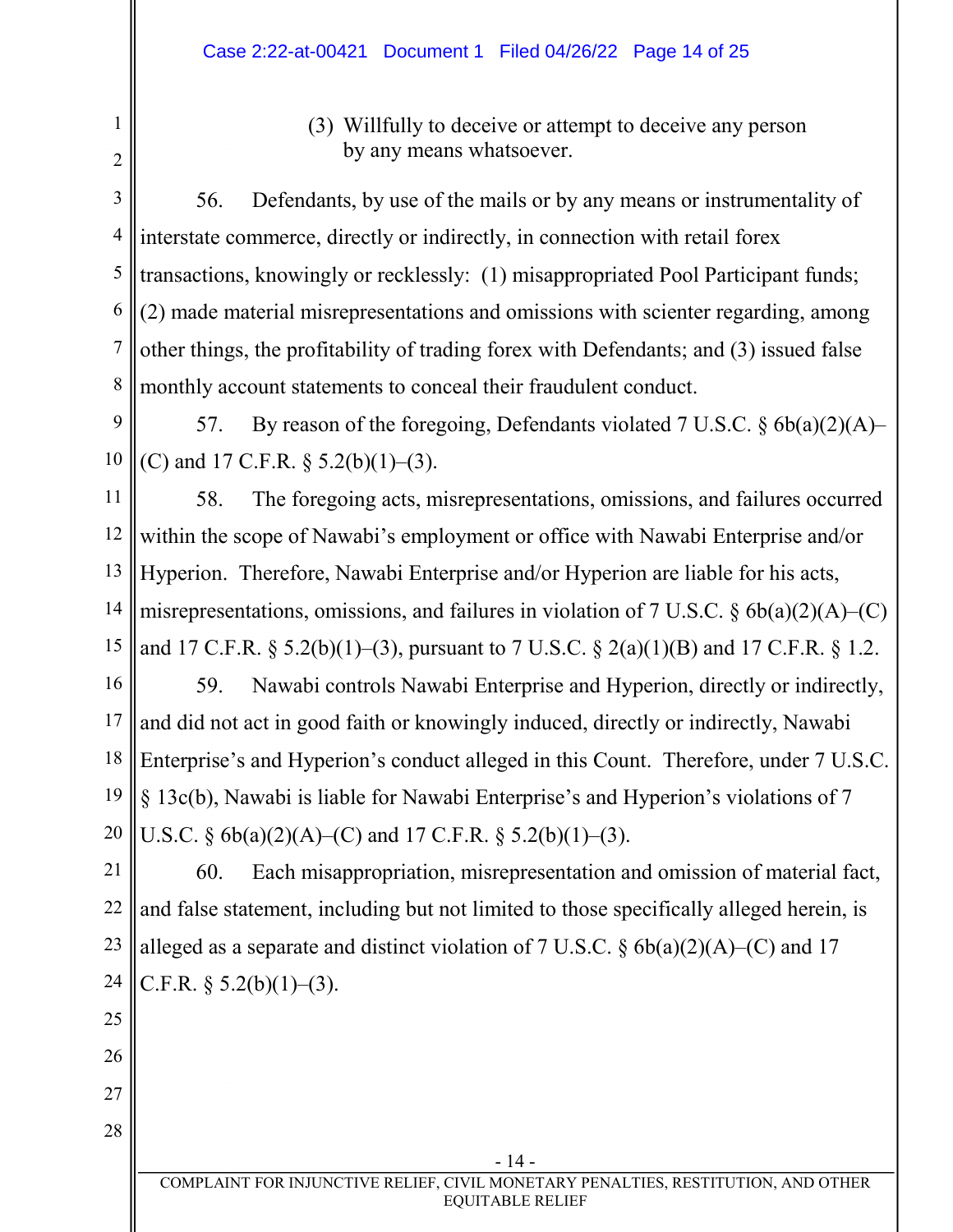|                |                                                                                                                                    | Case 2:22-at-00421 Document 1 Filed 04/26/22 Page 15 of 25                                                                                       |  |  |
|----------------|------------------------------------------------------------------------------------------------------------------------------------|--------------------------------------------------------------------------------------------------------------------------------------------------|--|--|
| 1              |                                                                                                                                    | <b>COUNT TWO</b>                                                                                                                                 |  |  |
| $\overline{2}$ |                                                                                                                                    | Violation of 7 U.S.C. $\S$ 6 <i>o</i> (1)(A)–(B)                                                                                                 |  |  |
| 3              |                                                                                                                                    | <b>(Fraud and Deceit by CPOs and an AP of CPOs)</b><br>(All Defendants)                                                                          |  |  |
| $\overline{4}$ |                                                                                                                                    |                                                                                                                                                  |  |  |
| 5              | 61.                                                                                                                                | Paragraphs 1 through 49 are re-alleged and incorporated herein by                                                                                |  |  |
| 6              | reference.                                                                                                                         |                                                                                                                                                  |  |  |
| 7              | 62.                                                                                                                                | $7 U.S.C. § 1a(11)(A)(i)$ , defines a CPO, in relevant part, as any person:                                                                      |  |  |
| 8              |                                                                                                                                    | engaged in a business that is of the nature of a commodity<br>pool, investment trust, syndicate, or similar form of enterprise,                  |  |  |
| 9              |                                                                                                                                    | and who, in connection therewith, solicits, accepts, or receives                                                                                 |  |  |
| 10             | from others, funds, securities, or property, either directly or<br>through capital contributions, the sale of stock or other forms |                                                                                                                                                  |  |  |
| 11<br>12       |                                                                                                                                    | of securities, or otherwise, for the purpose of trading in                                                                                       |  |  |
| 13             |                                                                                                                                    | commodity interests, including any-                                                                                                              |  |  |
| 14             | i. commodity for future delivery, security futures<br>product, or swap; [or]                                                       |                                                                                                                                                  |  |  |
| 15             |                                                                                                                                    |                                                                                                                                                  |  |  |
| 16<br>17       |                                                                                                                                    | agreement, contract, or transaction described in<br>11.<br>$[S]$ ection 2(c)(2)(C)(i) [of the Act] or [S]ection<br>$2(c)(2)(D)(i)$ [of the Act]. |  |  |
| 18             | 63.                                                                                                                                | Pursuant to 17 C.F.R. $\S$ 5.1(d)(1) (2021), and subject to certain                                                                              |  |  |
| 19             |                                                                                                                                    | exceptions not relevant here, any person who operates or solicits funds, securities, or                                                          |  |  |
| 20             | property for a pooled investment vehicle and engages in retail forex transactions is                                               |                                                                                                                                                  |  |  |
| 21             | defined as a CPO.                                                                                                                  |                                                                                                                                                  |  |  |
| 22             | 64.                                                                                                                                | Pursuant to 7 U.S.C. § 2(c)(2)(C)(ii)(I), "[a]greements, contracts, or                                                                           |  |  |
| 23             | transactions" in retail forex and accounts or pooled investment vehicles in retail forex                                           |                                                                                                                                                  |  |  |
| 24             | "shall be subject to [7 U.S.C. $\S$ ] 60," except in circumstances not relevant here.                                              |                                                                                                                                                  |  |  |
| 25             | 65.                                                                                                                                | Regulation 1.3, 17 C.F.R. § 1.3 (2021), defines an AP of a CPO as any                                                                            |  |  |
| 26             | natural person associated with:                                                                                                    |                                                                                                                                                  |  |  |
| 27             |                                                                                                                                    | $(3)$ A [CPO] as a partner, officer, employee, consultant, or                                                                                    |  |  |
| 28             |                                                                                                                                    | agent (or any natural person occupying a similar status or                                                                                       |  |  |
|                |                                                                                                                                    | $-15-$<br>COMPLAINT FOR INJUNCTIVE RELIEF, CIVIL MONETARY PENALTIES, RESTITUTION, AND OTHER<br><b>EQUITABLE RELIEF</b>                           |  |  |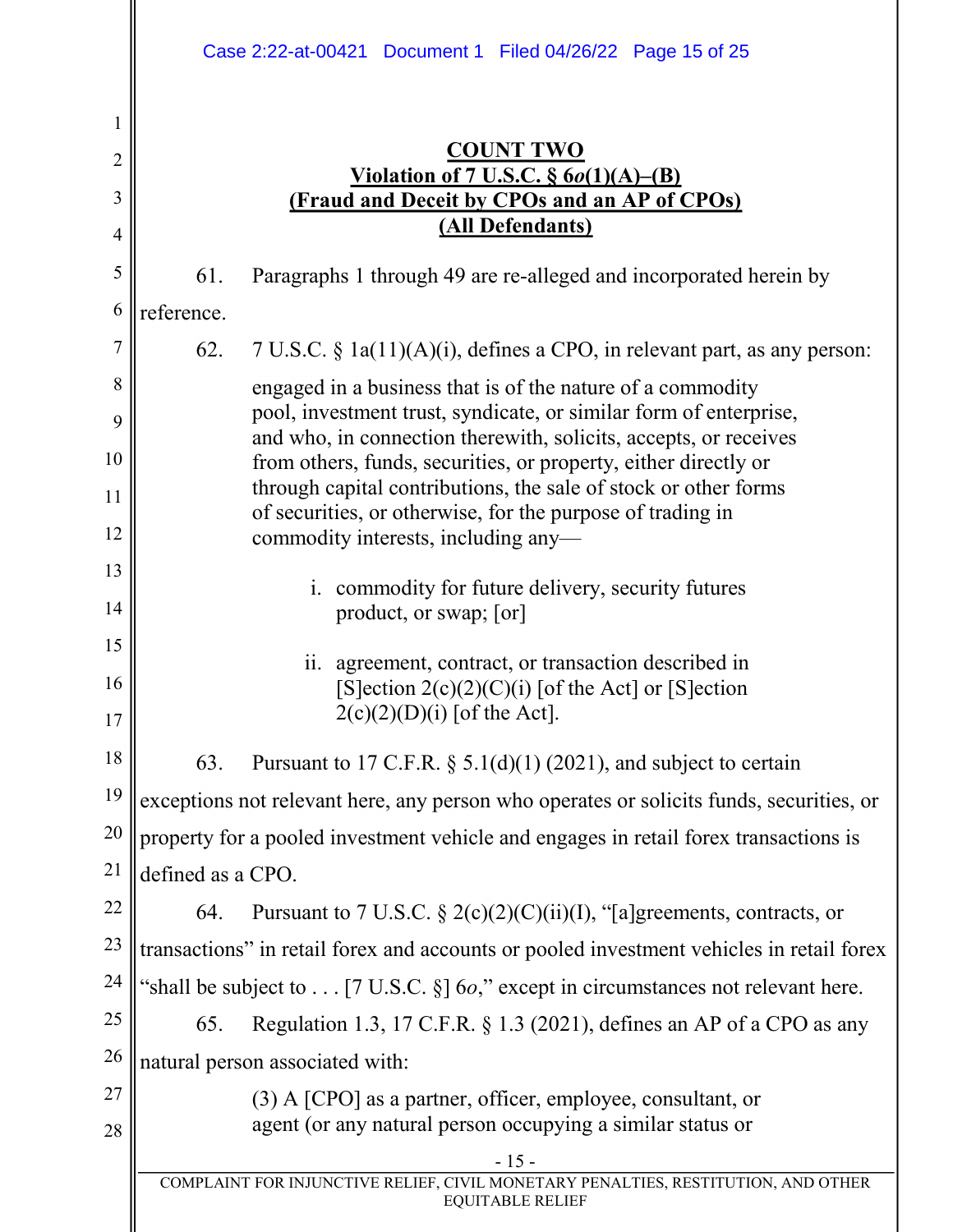#### Case 2:22-at-00421 Document 1 Filed 04/26/22 Page 16 of 25

performing similar functions), in any capacity which involves (i) the solicitation of funds, securities, or property for a participation in a commodity pool or (ii) the supervision of any person or persons so engaged[.]

66. Pursuant to 17 C.F.R.  $\S$  5.1(d)(2), any person associated with a CPO "as a partner, officer, employee, consultant or agent (or any natural person occupying a similar status or performing similar functions), in any capacity which involves: (i) [t]he solicitation of funds, securities, or property for a participation in a pooled investment vehicle; or (ii) [t]he supervision of any person or persons so engaged" is an AP of a CPO.

10 67. During the Relevant Period, Nawabi Enterprise and Hyperion solicited funds, securities, or property for a pooled investment vehicle for the purpose of engaging in retail forex transactions; therefore, Nawabi Enterprise and Hyperion are acting as CPOs, as defined by  $7 \text{ U.S.C.} \$  1a(11) and 17 C.F.R.  $\$  5.1(d)(1).

15 68. During the Relevant Period, Nawabi was associated with Nawabi Enterprise and Hyperion, both CPOs, as a partner, officer, employee, consultant, or agent in a capacity that involved the solicitation of funds, securities, or property for participation in a commodity pool. Therefore, Nawabi was an AP of two CPOs as defined by 17 C.F.R. § 1.3 and 17 C.F.R. § 5.1(d)(2).

22 69. 7 U.S.C. § 6*o*(1) prohibits CPOs and APs of CPOs, whether registered with the Commission or not, by use of the mails or any means or instrumentality of interstate commerce, directly or indirectly, from (A) employing devices, schemes or artifices to defraud any client or participant or prospective client or participant, or (B) engaging in transactions, practices, or courses of business which operate as a fraud or deceit upon any client or participant or prospective client or participant.

25 26 27 28 70. Defendants, while acting in an unregistered capacity, through use of the mails or any means or instrumentality of interstate commerce: (1) misappropriated Pool Participant funds; (2) made material misrepresentations and omissions with

1

2

3

4

5

6

7

8

9

11

12

13

14

16

17

18

19

20

21

23

24

- 16 -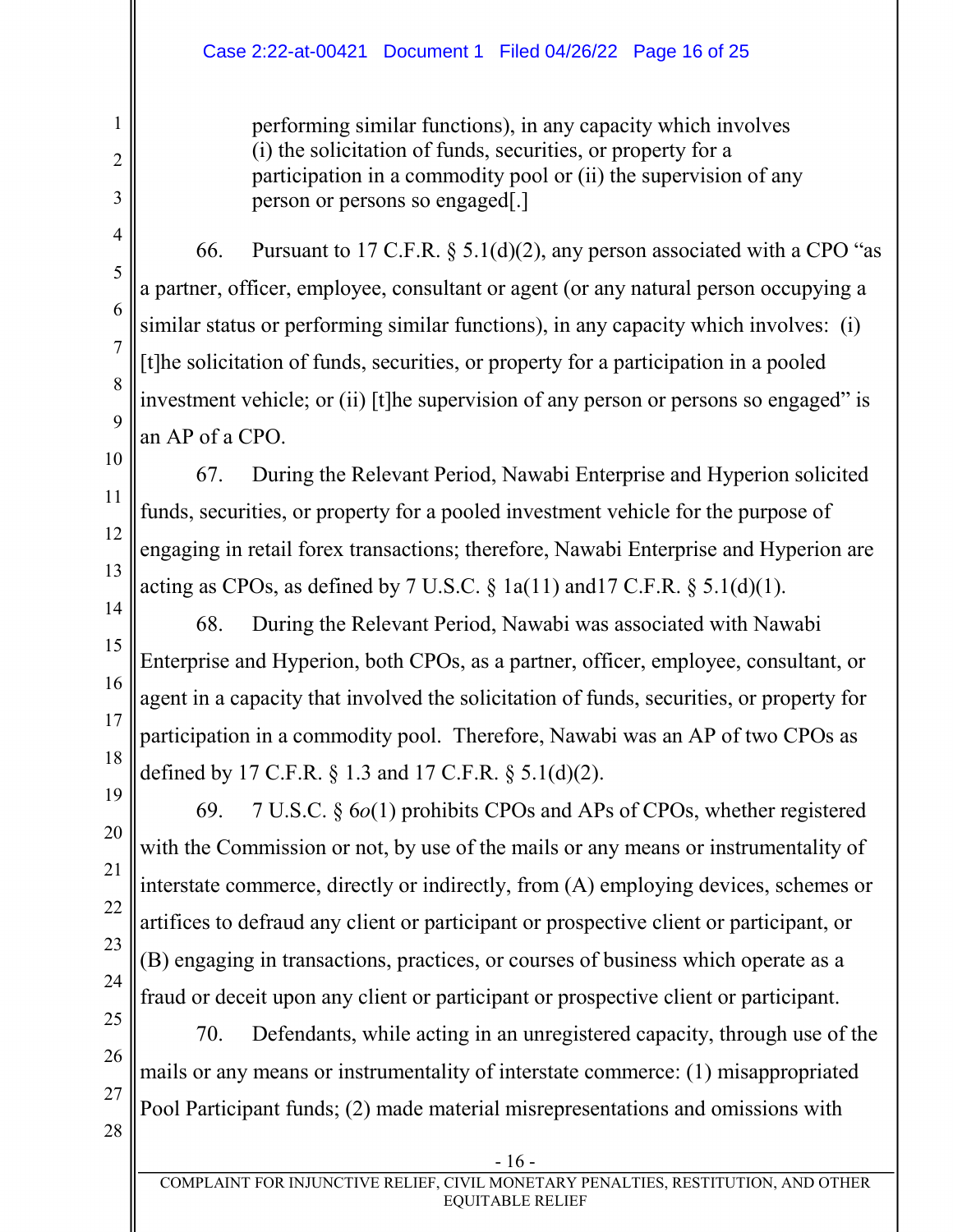1 2 3 scienter regarding, among other things, the profitability of trading forex with Defendants; and (3) issued false monthly account statements to conceal their fraudulent conduct.

4

17

28

71. By reason of the foregoing, Defendants violated 7 U.S.C. § 6*o*(1).

5 6 7 8 72. The foregoing acts, misrepresentations, omissions, and failures occurred within the scope of Nawabi's employment or office with Nawabi Enterprise and/or Hyperion. Therefore, Nawabi Enterprise and/or Hyperion are liable for his acts, misrepresentations, omissions, and failures in violation of 7 U.S.C. § 6*o*(1),

9 10 11 12 13 73. Nawabi controls Nawabi Enterprise and Hyperion, directly or indirectly, and did not act in good faith or knowingly induced, directly or indirectly, Nawabi Enterprise's and Hyperion's conduct alleged in this Count. Therefore, under 7 U.S.C. § 13c(b), Nawabi is liable for Nawabi Enterprise's and Hyperion's violations of 7 U.S.C. § 6*o*(1).

14 15 16 74. Each misappropriation, misrepresentation and omission of material fact, and false statement, including but not limited to those specifically alleged herein, is alleged as a separate and distinct violation of 7 U.S.C. § 6*o*(1).

18 19 20 21 22 23 24 25 26 27 **COUNT THREE Violation of 7 U.S.C. §§ 2(c)(2)(C)(iii)(I)(cc), 6k(2), 6m(1), and 17 C.F.R. § 5.3(a)(2) (2021) (Failure To Register as a CPO and as an AP of two CPOs (All Defendants)** 75. Paragraphs 1 through 49 are re-alleged and incorporated herein by reference. 76. 7 U.S.C. § 1a(11)(A)(i), defines a CPO, in relevant part, as any person: engaged in a business that is of the nature of a commodity pool, investment trust, syndicate, or similar form of enterprise, and who, in connection therewith, solicits, accepts, or receives

from others, funds, securities, or property, either directly or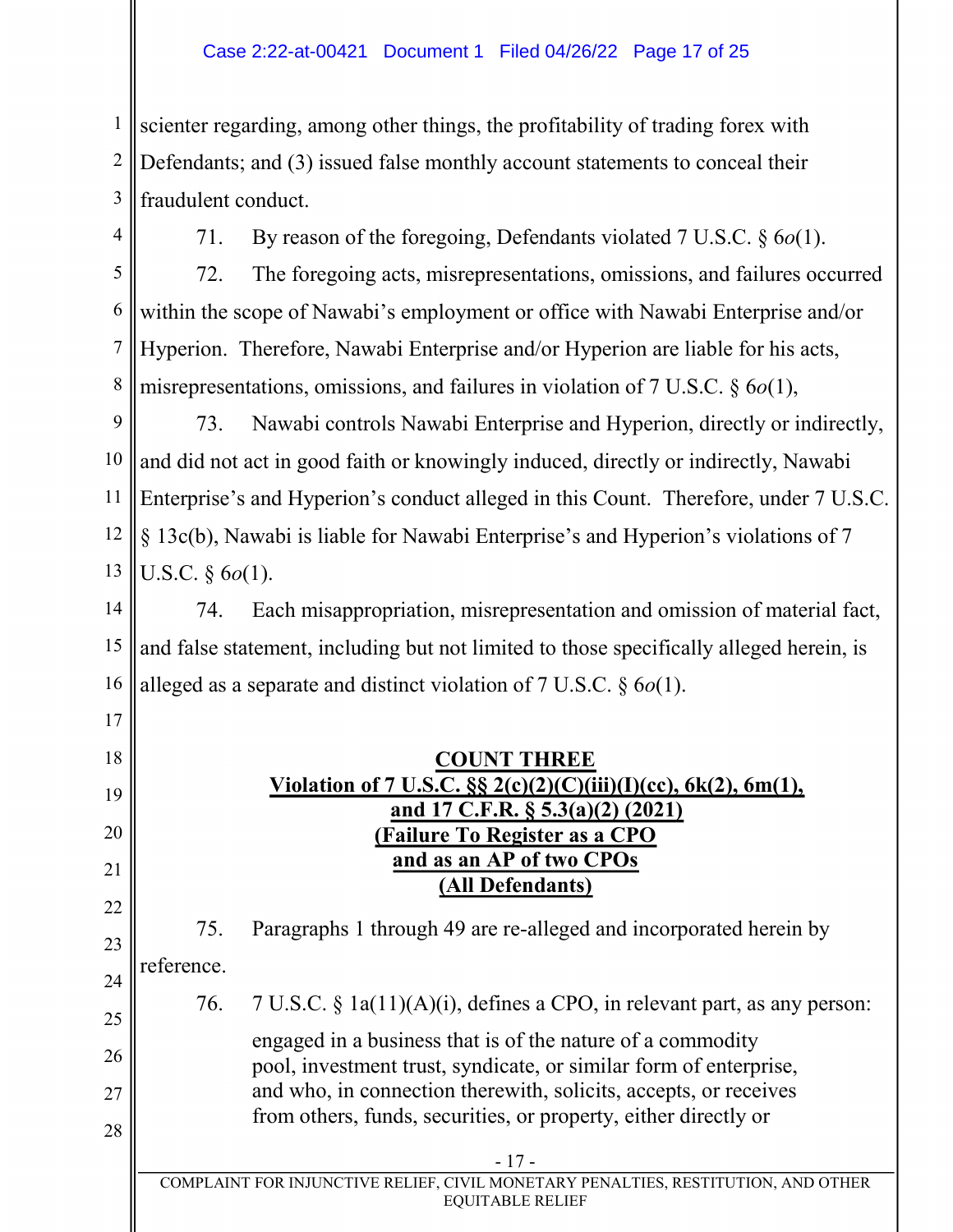|                | Case 2:22-at-00421 Document 1 Filed 04/26/22 Page 18 of 25                                                                                                                                              |  |  |
|----------------|---------------------------------------------------------------------------------------------------------------------------------------------------------------------------------------------------------|--|--|
| 1              | through capital contributions, the sale of stock or other forms                                                                                                                                         |  |  |
| $\overline{2}$ | of securities, or otherwise, for the purpose of trading in<br>commodity interests, including any-                                                                                                       |  |  |
| 3              |                                                                                                                                                                                                         |  |  |
| 4              | i. commodity for future delivery, security futures<br>product, or swap; [or]                                                                                                                            |  |  |
| 5              |                                                                                                                                                                                                         |  |  |
| 6<br>7         | ii. agreement, contract, or transaction described in<br>[S] ection $2(c)(2)(C)(i)$ [of the Act] or [S] ection<br>$2(c)(2)(D)(i)$ [of the Act.]                                                          |  |  |
| 8              |                                                                                                                                                                                                         |  |  |
| 9              | 77.<br>Subject to certain exceptions not relevant here, $7 \text{ U.S.C. } \S \text{ 6m(1)}$ states                                                                                                     |  |  |
| 10             | that it shall be "unlawful for any [CPO], unless registered under this chapter, to                                                                                                                      |  |  |
| 11             | make use of the mails or any means or instrumentality of interstate commerce in                                                                                                                         |  |  |
| 12             | connection with his business as such $\dots$ [CPO] $\dots$ ."                                                                                                                                           |  |  |
| 13             | 78.<br>Subject to certain exceptions not relevant here, 7 U.S.C.                                                                                                                                        |  |  |
|                | § 2(c)(2)(C)(iii)(I)(cc) states that a                                                                                                                                                                  |  |  |
| 14<br>15       | person, unless registered in such capacity as the Commission by<br>rule, regulation, or order shall determine and a member of a<br>futures association registered under section 21 of this title, shall |  |  |
| 16             | $not$ —                                                                                                                                                                                                 |  |  |
| 17             |                                                                                                                                                                                                         |  |  |
| 18             |                                                                                                                                                                                                         |  |  |
| 19<br>20       | (cc) operate or solicit funds, securities, or property for any<br>pooled investment vehicle that is not an eligible contract                                                                            |  |  |
| 21             | participant in connection with [retail forex agreements,<br>contracts, or transactions].                                                                                                                |  |  |
| 22             | For the purposes of retail forex transactions, a CPO is defined in 17<br>79.                                                                                                                            |  |  |
| 23             | C.F.R. $\S$ 5.1(d)(1) as any person who operates or solicits funds, securities, or property                                                                                                             |  |  |
| 24             | for a pooled investment vehicle that is not an ECP, as defined in 17 U.S.C. $\S$ 1a(18),                                                                                                                |  |  |
| 25             | and who engages in retail forex transactions.                                                                                                                                                           |  |  |
| 26             |                                                                                                                                                                                                         |  |  |
| 27             |                                                                                                                                                                                                         |  |  |
| 28             |                                                                                                                                                                                                         |  |  |
|                | $-18-$<br>COMPLAINT FOR INJUNCTIVE RELIEF, CIVIL MONETARY PENALTIES, RESTITUTION, AND OTHER                                                                                                             |  |  |
|                | <b>EQUITABLE RELIEF</b>                                                                                                                                                                                 |  |  |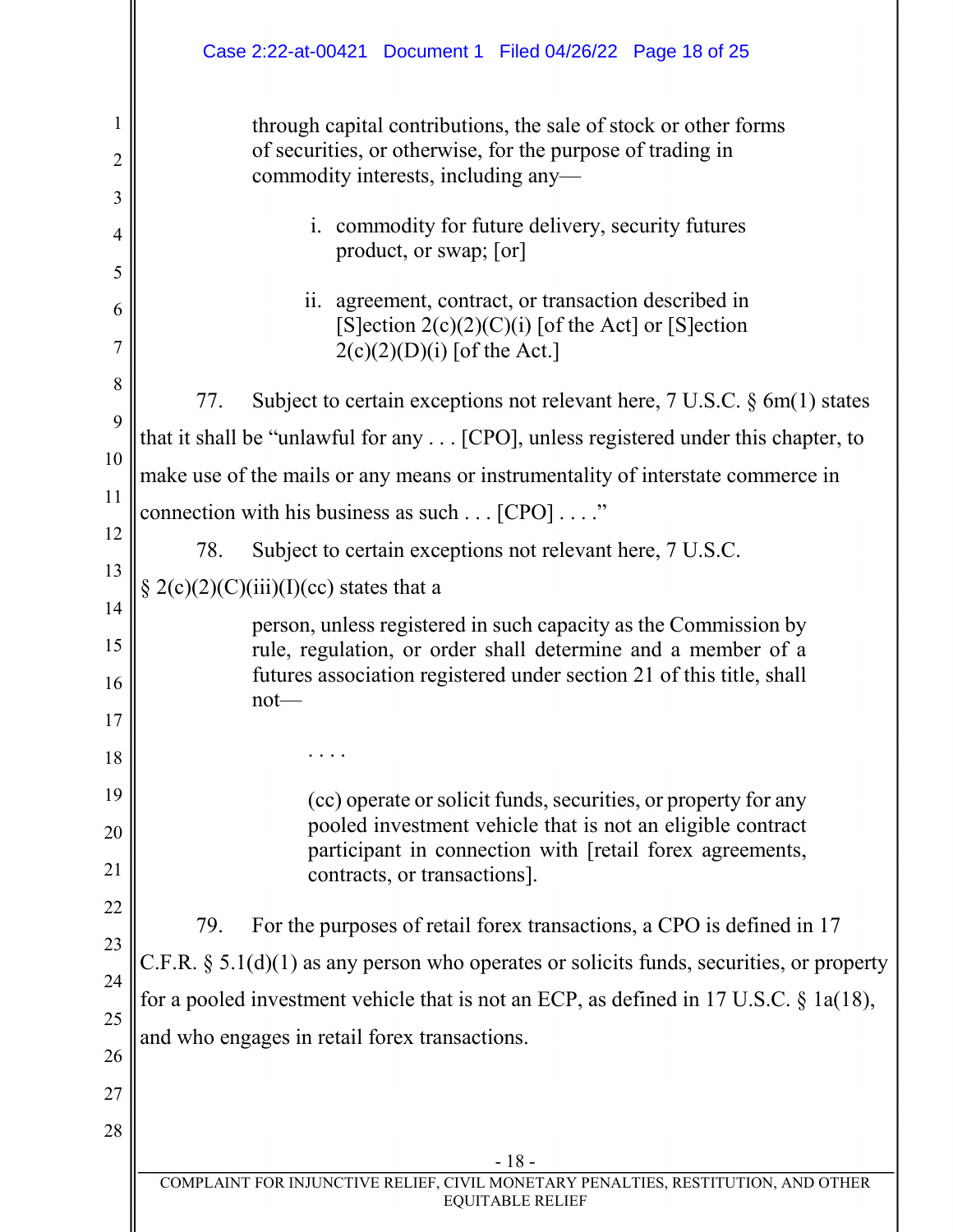#### Case 2:22-at-00421 Document 1 Filed 04/26/22 Page 19 of 25

1 2 3 80. Except in circumstances not relevant here,  $17 \text{ C.F.R.}$  §  $5.3(a)(2)(i)$ requires those that meet the definition of CPO under 17 C.F.R. § 5.1(d) to register as a CPO with the Commission.

4 5 6 7 8 9 81. For the purposes of retail forex transactions, an AP of a CPO is defined in 17 C.F.R. § 5.1(d)(2) as any natural person associated with a CPO as a partner, officer, employee, consultant, or agent (or any natural person occupying a similar status or performing similar functions) in any capacity that involves soliciting funds, securities or property for participation in a pooled investment vehicle or supervising persons so engaged.

10 11 12 82. Except in certain circumstances not relevant here, 17 C.F.R.  $\S$  5.3(a)(2)(ii) requires those that meet the definition of an AP of a CPO under 17 C.FR. § 5.1(d) to register with the Commission.

13 14 15 16 17 83. Nawabi Enterprise and Hyperion operated or solicited funds, securities, or property for a pooled investment vehicle from pool participants who were not ECPs, as defined by 7 U.S.C. § 1a(18), for the purpose of trading in retail forex transactions; thus, Nawabi Enterprise and Hyperion are acting as CPOs as define by 7 U.S.C. § 1a(11) and 17 C.F.R. § 5.1(d)(1).

18 19 20 21 84. Nawabi Enterprise and Hyperion, while using the mails or means of interstate commerce in connection with their business as a CPO, are not registered with the Commission as a CPO, in violation of 7 U.S.C.  $\S\S 2I(2)(C)(iii)(I)(cc)$  and 6m(1), and 17 C.F.R. § 5.3(a)(2)(i).

22 23 24 25 26 27 85. Nawabi associated with CPOs Nawabi Enterprise and Hyperion as a partner, officer, employee, consultant, or agent (or any natural person occupying a similar status or performing similar functions), in a capacity that involved the solicitation of funds, securities, or property for a participation in a commodity pool and/or a pooled investment vehicle in retail forex; therefore, Nawabi acted as an AP of CPOs as defined by 17 C.F.R. §5.1(d)(2).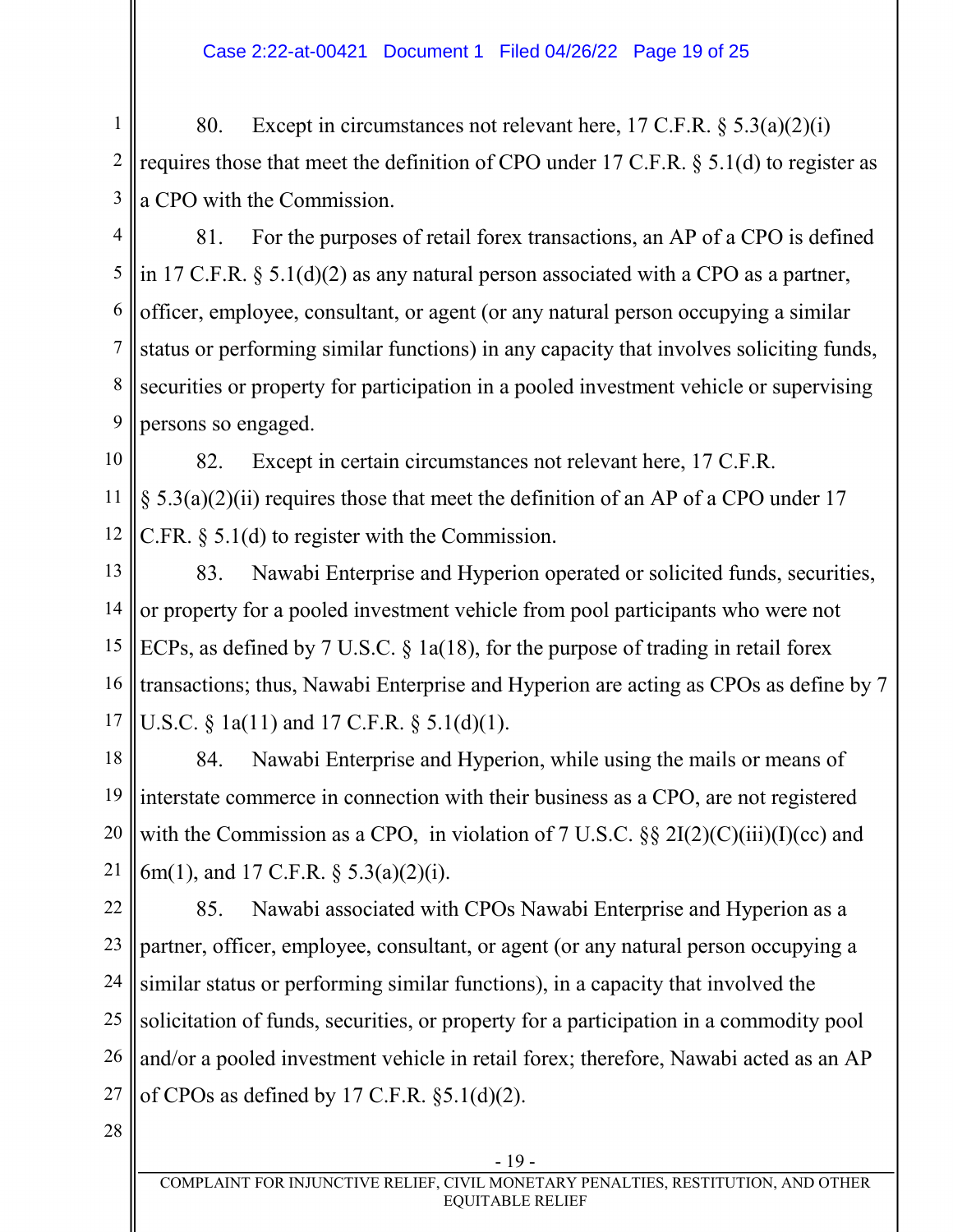#### Case 2:22-at-00421 Document 1 Filed 04/26/22 Page 20 of 25

- 20 - 1 2 3 4 5 6 7 8 9 10 11 12 13 14 15 16 17 18 19 20 21 22 23 24 25 26 27 28 86. Nawabi is not registered with the Commission as an AP of either CPO; thus, Nawabi acted as an unregistered AP of CPOs in violation of 17 C.F.R.  $§ 5.3(a)(2)(ii).$ 87. Subject to certain exceptions not relevant here, 7 U.S.C. § 6k(2) states that it shall be unlawful for any person to be associated with a [CPO] as a partner, officer, employee, consultant, or agent . . . in any capacity that involves (i) the solicitation of funds, securities, or property for a participation in a commodity pool or (ii) the supervision of any person or persons so engaged, unless such person is registered with the Commission under this chapter as an [AP] of such  $[CPO] \ldots$ . 88. While associated with Nawabi Enterprise and Hyperion, Nawabi, while acting in an unregistered capacity, solicited Pool Participant funds for the forex pool, in violation of 7 U.S.C. § 6k(2). 89. Nawabi Enterprise and Hyperion supervised Nawabi and permitted him to solicit Pool Participants for the forex pool knowing that he was unregistered, in violation of 7 U.S.C.  $\delta$  6k(2). 90. The foregoing acts, omissions, and failures occurred within the scope of Nawabi's employment or office with Nawabi Enterprise and/or Hyperion. Therefore, Nawabi Enterprise and Hyperion are liable for his acts, omissions, and failures in violation of 7 U.S.C.  $\S$   $\S$   $2(c)(2)(C)(iii)(I)(cc)$ ,  $6k(2)$ ,  $6m(1)$ , and 17 C.F.R.  $\S$   $5.3(a)(2)$ pursuant to 7 U.S.C.  $\S$  2(a)(1)(B) and 17 C.F.R.  $\S$  1.2. 91. Nawabi controls Nawabi Enterprise and Hyperion, directly or indirectly, and did not act in good faith or knowingly induced, directly or indirectly, Nawabi Enterprise's and Hyperion's conduct alleged in this Count. Therefore, under 7 U.S.C.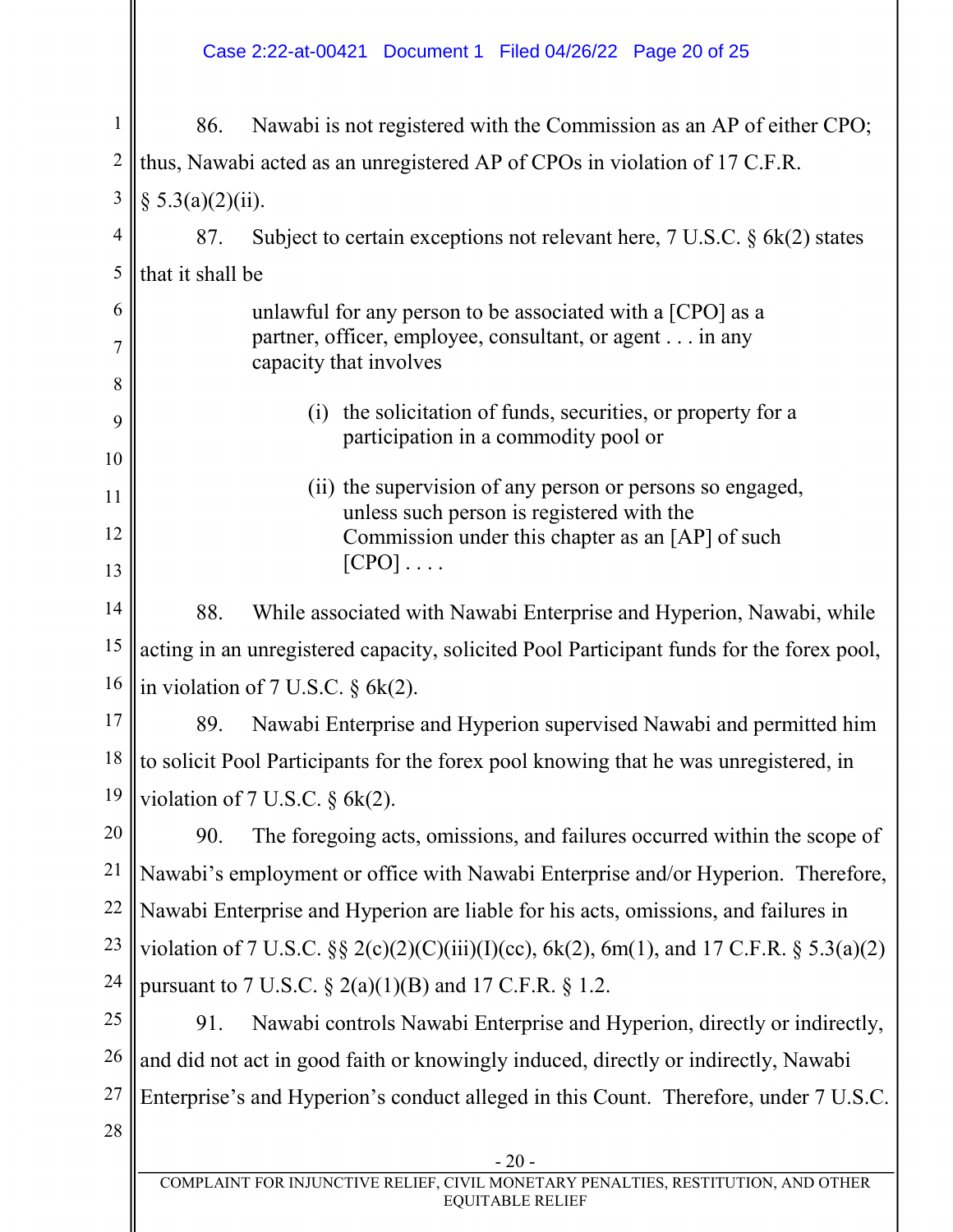1 2 § 13c(b), Nawabi is liable for Nawabi Enterprise's and Hyperion's violations of 7 U.S.C.  $\&$  2(c)(2)(C)(iii)(I)(cc), 6k(2), 6m(1), and 17 C.F.R.  $\&$  5.3(a)(2) (2021)

3 4 5 92. Each instance that Nawabi Enterprise and Hyperion acted as a CPO but failed to register with the Commission as such is alleged as a separate and distinct violation.

6 7 93. Each instance that Nawabi acted as an AP of a CPO but failed to register with the Commission as such is alleged as a separate and distinct violation.

**COUNT FOUR**

**Participant Funds in Pool's Name; Commingling of Pool Funds)**

**Violation of 17 C.F.R. § 4.20(a)(1), (b)–(c) (2021) (Failure To Operate Pool as Separate Entity; Failure To Receive Pool** 

**(All Defendants)**

# 9

8

## 10

11

### 12

13 14 94. Paragraphs 1 through 49 are re-alleged and incorporated herein by reference.

15 16 95. 17 C.F.R. § 5.4 (2021), states that 17 C.F.R. Pt. 4 applies to any person required to register as a CPO pursuant to 17 C.F.R. pt. 5 (2021).

17 18 96. 17 C.F.R.  $\S$  4.20(a)(1) requires a CPO, whether registered or not, to operate its pool as a legal entity separate from that of the CPO.

19 20 97. 17 C.F.R. § 4.20(b) prohibits a CPO, whether registered or not, from receiving pool funds in any name other than that of the pool.

21 22 23 98. 17 C.F.R. § 4.20(c) prohibits a CPO, whether registered or not, from commingling the property of any pool it operates with the property of any other person.

24 25 26 27 99. Nawabi Enterprise and Hyperion, while acting as CPOs, failed to operate the forex pool as a legal entity separate from Nawabi Enterprise and/or Hyperion; accepted Pool Participant funds into Nawabi-controlled bank accounts; and commingled the property of the forex pool with the property of others.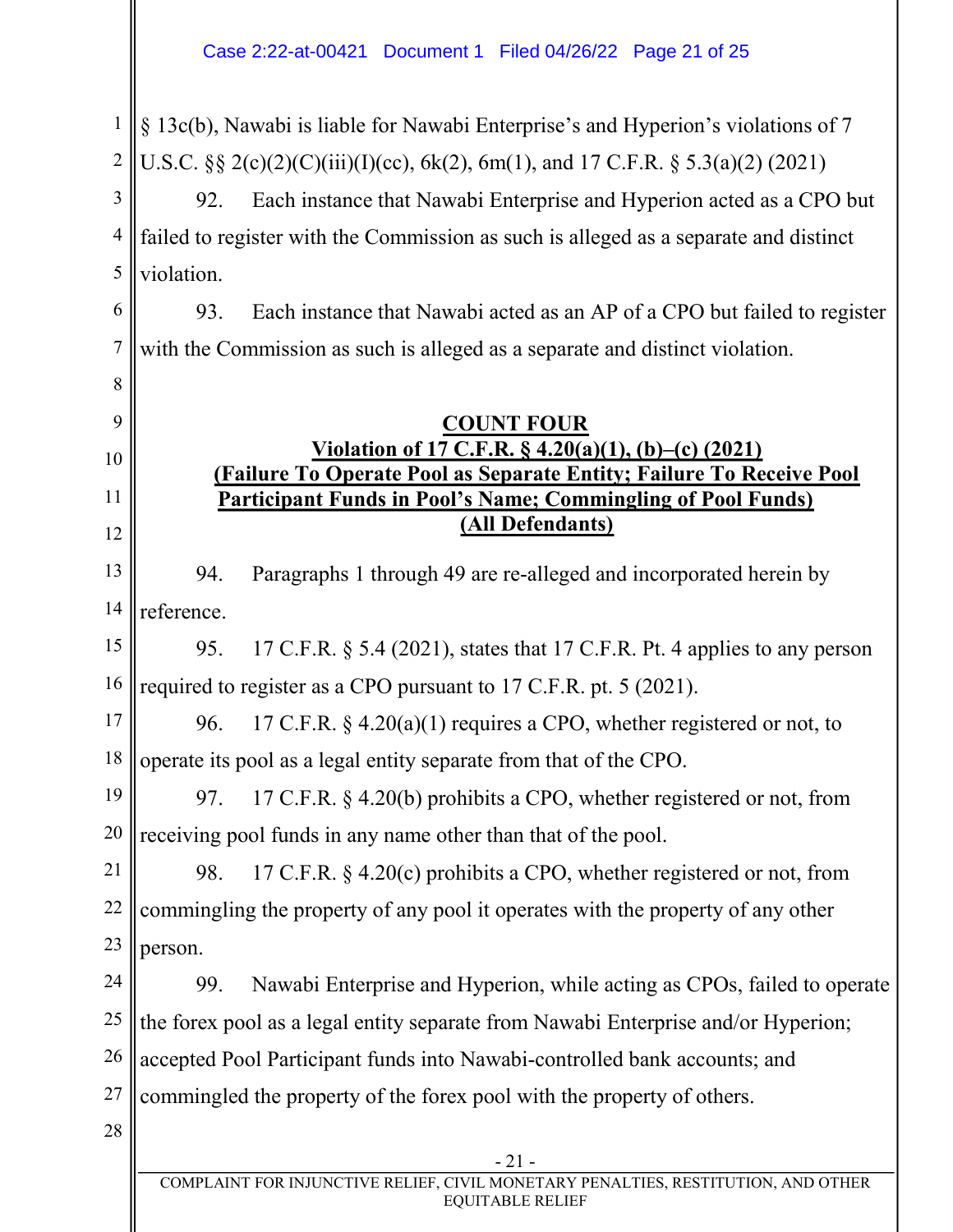1 2 100. By reason of the foregoing, Nawabi Enterprise and Hyperion violated 17 C.F.R.  $\& 4.20(a)(1)$ , (b)–(c).

3 4 5 6 7 101. Nawabi controls Nawabi Enterprise and Hyperion, directly or indirectly, and did not act in good faith or knowingly induced, directly or indirectly, Nawabi Enterprise's and Hyperion's conduct alleged in this Count. Therefore, under 7 U.S.C. § 13c(b), Nawabi is liable for Nawabi Enterprise's and Hyperion's violations of 17 C.F.R.  $\frac{6}{9}$  4.20(a)(1), (b)–(c).

8 9 10 11 12 102. Each act of failing to operate a pool as a legal entity separate from that of the CPOs, improperly receiving pool participants' funds, and commingling the property of the pool with non-pool property, including but not limited to those specifically alleged herein, is alleged as a separate and distinct violation of 17 C.F.R.  $§$  4.20(a)(1), (b)–(c).

## **VI. RELIEF REQUESTED**

WHEREFORE, the Commission respectfully requests that this Court, as authorized by  $7 \text{ U.S.C. }$  § 13a-1, and pursuant to its own equitable powers:

A. Find that Defendants violated  $7 \text{ U.S.C. }$  §§  $6b(a)(2)(A)$ – $(C)$ ,  $6k(2)$ , 6m(1), 6*o*(1)(A)–(B), 2(c)(2)(C)(iii)(I)(cc), and 17 C.F.R. §§ 4.20(a)(1), (b)–(c), 5.2(b)(1)–(3), 5.3(a)(2) (2021);

21 22 23 24 25 B. Enter an order of permanent injunction permanently restraining, enjoining, and prohibiting Defendants, and any other person or entity associated with them, from engaging in conduct described above, in violation of 7 U.S.C. §§ 6b(a)(2)(A)–(C), 6k(2), 6m(1), 6*o*(1)(A)–(B), 2(c)(2)(C)(iii)(I)(cc), and 17 C.F.R. §§ 4.20(a)(1), (b)–(c), 5.2(b)(1)–(3), 5.3(a)(2);

26 27 C. Enter an order of permanent injunction permanently restraining, enjoining, and prohibiting Defendants, and their affiliates, agents, servants, employees, assigns, attorneys, and all persons in active concert with them, from

28

13

14

15

16

17

18

19

20

- 22 -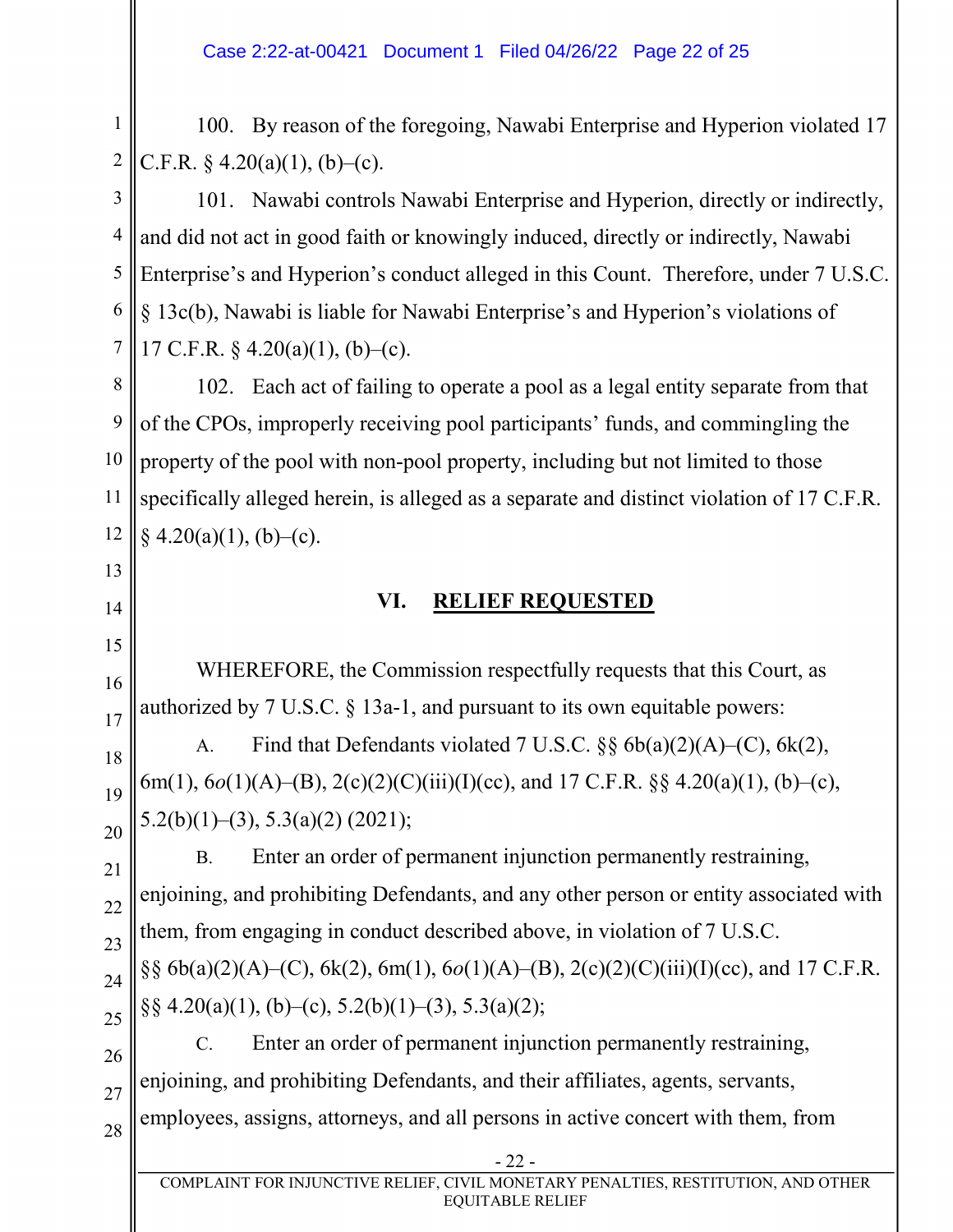#### Case 2:22-at-00421 Document 1 Filed 04/26/22 Page 23 of 25

1 directly or indirectly:

| $\overline{2}$ |                                                                                       | 1) Trading on or subject to the rules of any registered entity (as that term is           |
|----------------|---------------------------------------------------------------------------------------|-------------------------------------------------------------------------------------------|
| 3              |                                                                                       | defined by 7 U.S.C. $\S$ 1a(40));                                                         |
| 4              |                                                                                       | 2) Entering into any transactions involving "commodity interests" (as that                |
| 5              |                                                                                       | term is defined in 17 C.F.R. $\S$ 1.3 (2021)), for accounts held in the name              |
| 6              |                                                                                       | of any Defendant or for accounts in which any Defendant has a direct or                   |
| 7              |                                                                                       | indirect interest;                                                                        |
| 8              |                                                                                       | 3) Having any commodity interests traded on any Defendants' behalf;                       |
| 9              |                                                                                       | 4) Controlling or directing the trading for or on behalf of any other person              |
| 10             |                                                                                       | or entity, whether by power of attorney or otherwise, in any account                      |
| 11             |                                                                                       | involving commodity interests;                                                            |
| 12             |                                                                                       | 5) Soliciting, receiving, or accepting any funds from any person for the                  |
| 13             |                                                                                       | purpose of purchasing or selling of any commodity interests;                              |
| 14             |                                                                                       | 6) Applying for registration or claiming exemption from registration with                 |
| 15             |                                                                                       | the CFTC in any capacity, and engaging in any activity requiring such                     |
| 16             |                                                                                       | registration or exemption from registration with the CFTC except as                       |
| 17             |                                                                                       | provided for in 17 C.F.R. $\S$ 4.14(a)(9) (2021); and                                     |
| 18             |                                                                                       | 7) Acting as a principal (as that term is defined in 17 C.F.R. $\S 3.1(a)$                |
| 19             |                                                                                       | (2021)), agent, or any other officer or employee of any person registered,                |
| 20             |                                                                                       | exempted from registration, or required to be registered with the CFTC                    |
| 21             |                                                                                       | except as provided for in 17 C.F.R. $\S$ 4.14(a)(9).                                      |
| 22             | D.                                                                                    | Enter an order directing Defendants, as well as any third-party transferee                |
| 23             |                                                                                       | and/or successors thereof, to disgorge, pursuant to such procedure as the Court may       |
| 24             |                                                                                       | order, all benefits received including, but not limited to, salaries, commissions, loans, |
| 25             |                                                                                       | fees, revenues, and trading profits derived, directly or indirectly, from acts or         |
| 26             | practices which constitute violations of the Act and Regulations as described herein, |                                                                                           |
| 27             |                                                                                       | including pre-judgment and post-judgment interest;                                        |
| 28             |                                                                                       |                                                                                           |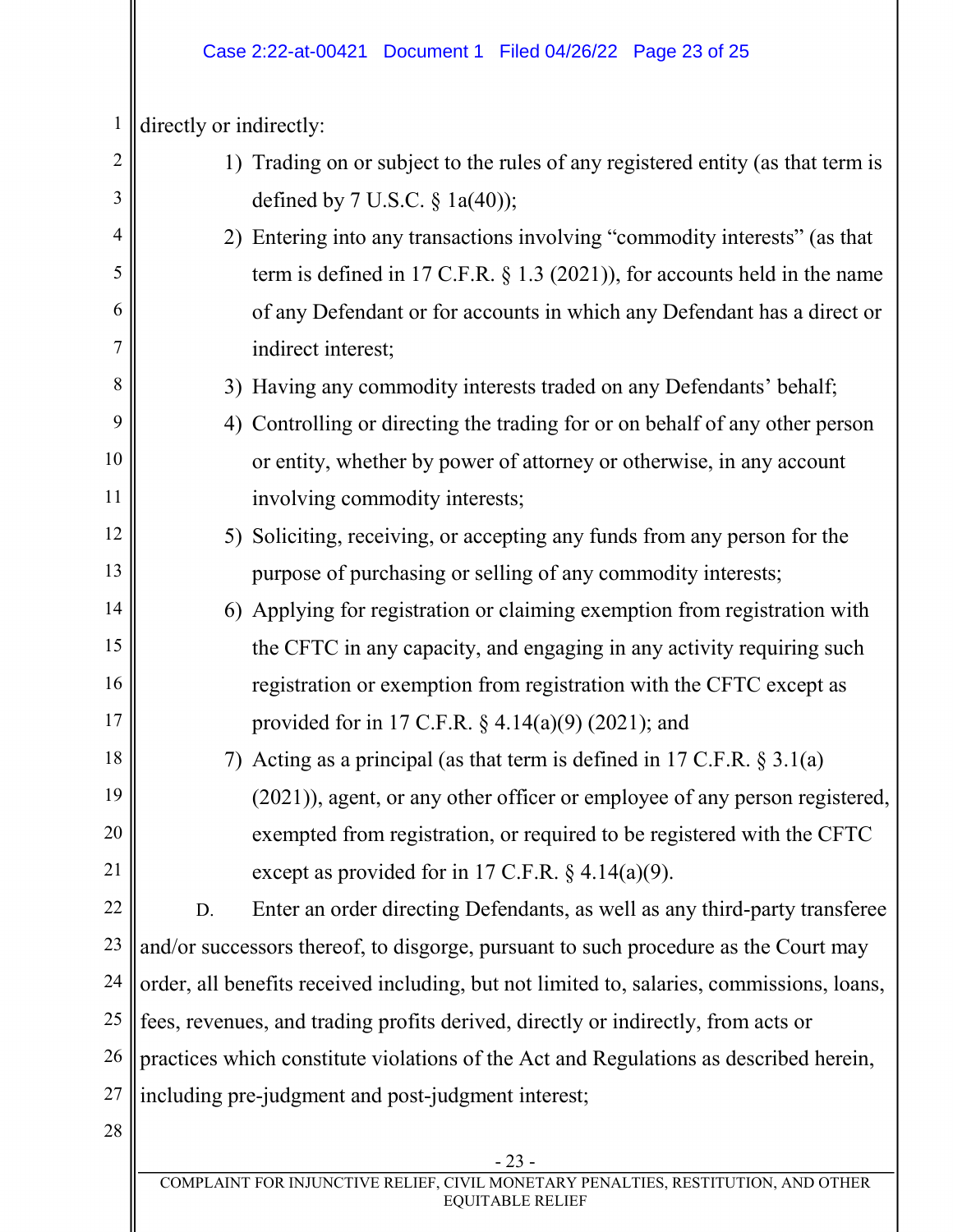#### Case 2:22-at-00421 Document 1 Filed 04/26/22 Page 24 of 25

1 2 3 E. Enter an order requiring Defendants as well as any successors thereof, to make full restitution to every person who has sustained losses proximately caused by the violations described herein, including pre-judgment and post-judgment interest;

20

21

22

23

24

25

4 5 6 7 8 9 F. Enter an order directing Defendants as well as any successors thereof, to rescind, pursuant to such procedures as the Court may order, all contracts and agreements, whether implied or express, entered into between, with or among Defendants and any of the pool participants whose funds were received by Defendants as a result of the acts and practices that constituted violations of the Act and Regulations as described herein;

10 11 12 13 14 15 G. Enter an order directing Defendants to pay a civil monetary penalty assessed by the Court, in an amount not to exceed the penalty prescribed by 7 U.S.C. § 13a-1(d)(1), as adjusted for inflation pursuant to the Federal Civil Penalties Inflation Adjustment Act Improvements Act of 2015, Pub. L. 114–74, tit. VII, § 701, 129 Stat. 584, 599–600, *see* 17 C.F.R. § 143.8 (2021), for each violation of the Act and Regulations, as described herein;

16 17 H. Enter an order requiring Defendants to pay costs and fees as permitted by 28 U.S.C. §§ 1920, 2413(a)(2); and

18 19 I. Enter an order providing such other and further relief as this Court may deem necessary and appropriate under the circumstances.